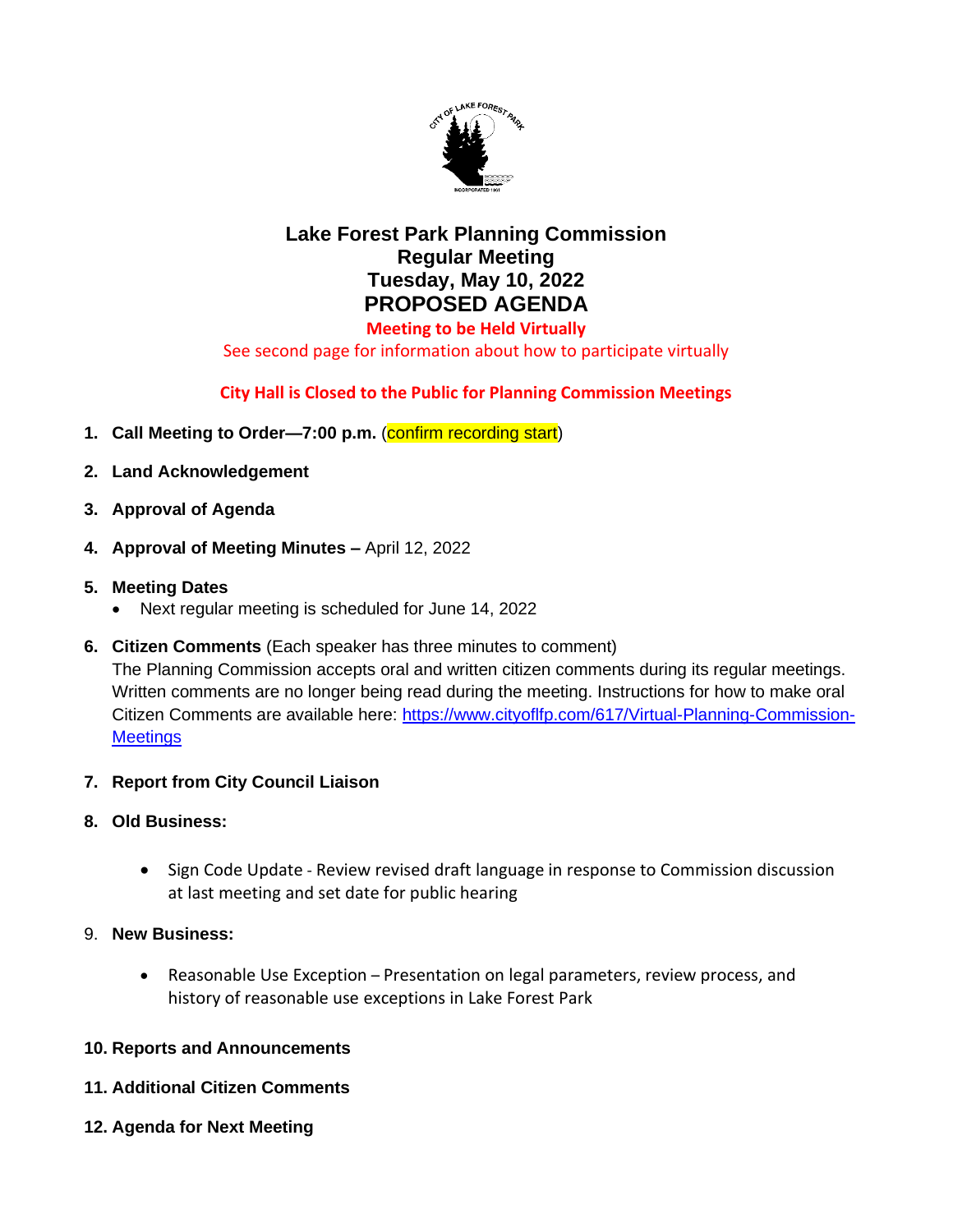#### *Planning Commission's Land Acknowledgement*

*We'd like to acknowledge we are on the traditional land of a rich and diverse group of Native Peoples who have called this area home for more than 10,000 years. We honor, with gratitude, the land itself and the descendants of these Native Peoples who are still here today. In doing this we aim to illuminate the longer history of this land we call home, our relationship to this history, and the heritage of those peoples whose ancestors lived here before the European-American immigration that began in the 1800s.*

**Instructions for participating in this meeting virtually:**

# **Please click the link below to join the webinar:**

[to be provided on Monday, May 9, 2022]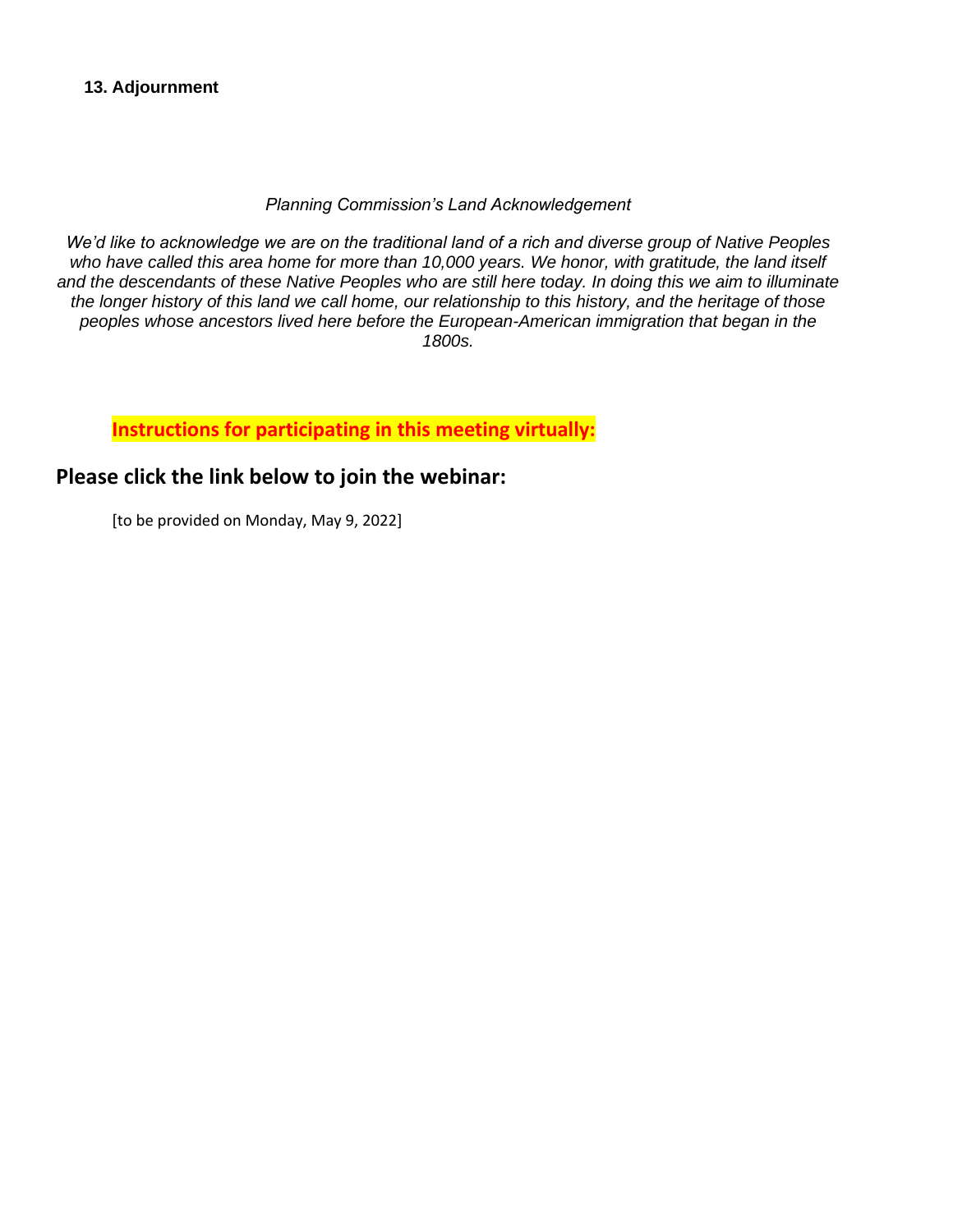

| <b>Memorandum</b>   |                                                                    |
|---------------------|--------------------------------------------------------------------|
| To:                 | <b>Planning Commission</b>                                         |
| From:               | <b>Steve Bennett, Planning Director</b>                            |
| Date:               | May 6, 2022                                                        |
| Re:                 | May 10, 2022 Meeting Agenda Materials                              |
| <b>Attachments:</b> | 1. May 10, 2022 Meeting Draft of Amendments to Ch. 18.52, Signage, |
|                     | <b>LFPMC</b>                                                       |
|                     | 2. Reasonable Use Exception History Table: 2005-2021               |
|                     |                                                                    |

### **Old Business: Sign Code Update**

At the April 12, 2022 meeting, Commissioners reviewed summary table of proposed amendments related to temporary signs across all zoning district categories as well as exempt and right of way sign categories. That table was amended during the meeting in response to Commission discussion. **Attachment 1** is a new draft of the proposed amendments to Ch. 18.52 (Signage) that is intended to reflect the direction provided by Commissioners at that meeting. This draft does not include the explanatory comments found in previous drafts. The trackedchanges formatting shows only proposed additions and deletions to the currently adopted sign code language. The objective for this agenda item would be to conduct a page-by-page review to make any final changes to Attachment 1 so that it reflects the set of amendments that the Commission intends to recommend to City Council and set a date for a public hearing on the recommended draft.

### **New Business: Reasonable Use Exception History**

**Attachment 2** is a table summarizing Reasonable Use Exception (RUE) permitting activity in Lake Forest Park since 2005. In addition to reviewing this information, the City Attorney will give a presentation on the legal basis for including a reasonable use exception process in the City's critical area and tree regulations. Staff will also give a presentation on the RUE review process. The objective for this agenda item would be to inform Commissioners about this land use review process and the resulting land development in preparation for Commissioners to consider whether or not there is a consensus to recommend any changes to the RUE code language found in Chapters 16.14.100 (tree regulations) and 16.16.250 (critical area regulations) of the LFPMC (both section are included below for convenience).

## **Chapter 16.14: TREE CANOPY PRESERVATION AND ENHANCEMENT**

. . .

## **16.14.100 Reasonable use exception.**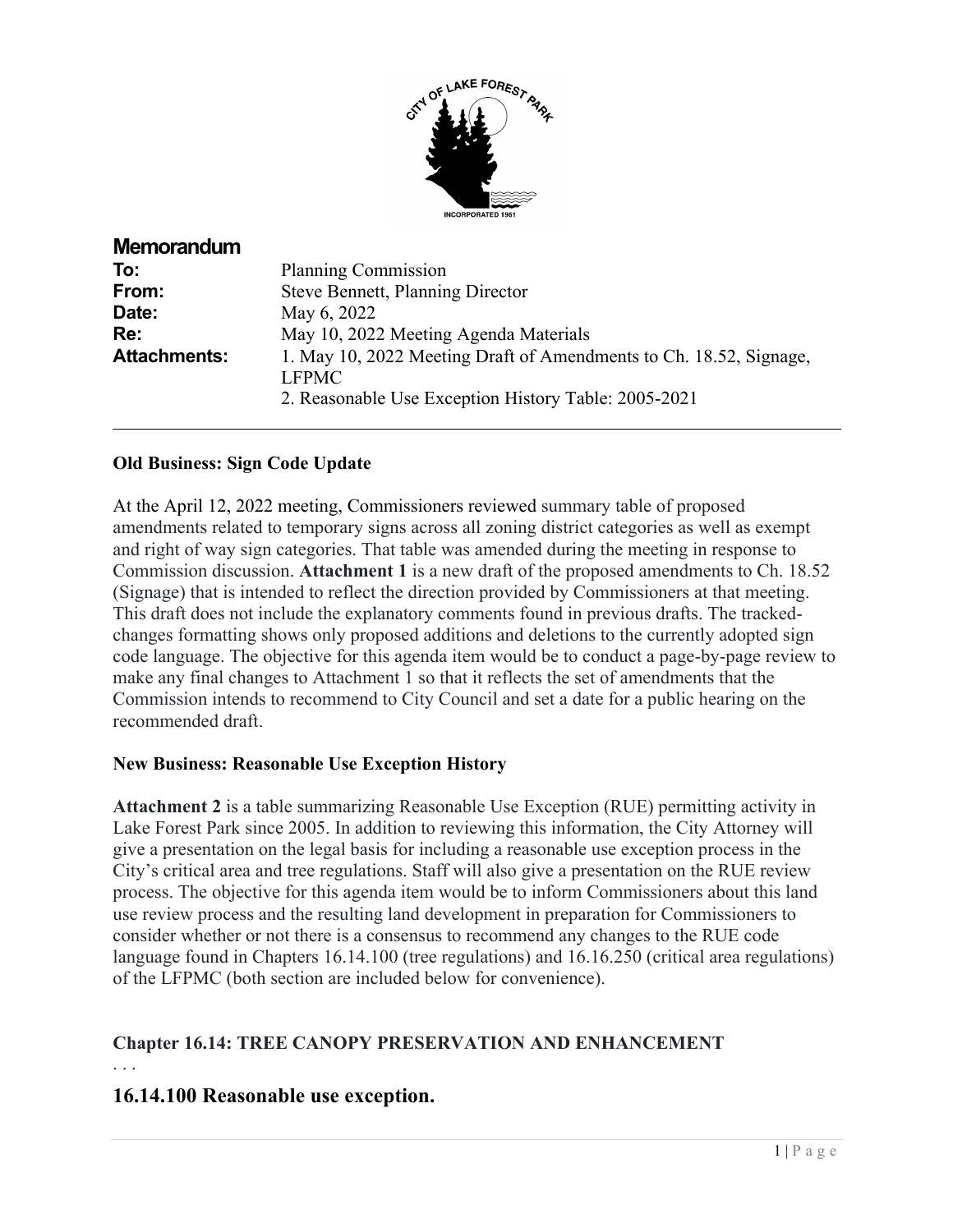A. If the application of this chapter will prevent any reasonable economic use of the owner's property, then the applicant may apply to the planning department for an exception from the requirements of this chapter.

B. The administrator shall forward the application, along with the record submitted to the city and the administrator's recommendation, to the hearing examiner for a Type I decision under Chapter 16.26 LFPMC.

C. The hearing examiner shall grant a reasonable use exception only if:

1. Application of the requirements of this chapter will deny all reasonable economic use of the property; and

2. There is no other reasonable economic use with less impact; and

3. The proposed development does not pose an unreasonable threat to the public health, safety, or welfare, on or off the proposed site, and is consistent with the general purposes of this chapter; and

4. The alteration proposed is the minimum necessary to allow for reasonable economic use of the property.

D. To the extent feasible, all tree replacement shall be at a ratio of three times the canopy coverage proposed for removal. If on-site canopy coverage replacement is not feasible, off-site replanting shall be used to the extent on-site replacement is not feasible.

E. Conditions of approval shall be subject to the approval criteria in LFPMC 16.14.070(D), to the extent feasible.

F. The hearing examiner shall grant an exception from the requirements of this chapter only to the minimum necessary extent to allow for reasonable economic use of the applicant's property.

G. The hearing examiner shall consider conditioning any exception from the requirements of this chapter upon conditions recommended by the city and upon compliance with any mitigation plan approved by the city. (Ord.  $1152 \t{,} 1, 2017$ )

# **Chapter 16.16: ENVIRONMENTALLY CRITICAL AREAS**

. . .

# **16.16.250 Reasonable use exception to allow for reasonable economic use.**

A. If the application of this chapter will prevent any reasonable economic use of the owner's property, then the applicant may apply to the planning department for an exception from the requirements of this chapter; may be applied for in accordance with the provisions of Chapter 16.26 LFPMC.

B. The planning director shall forward the application, along with the record submitted to the city and the director's recommendation, to the hearing examiner for decision.

C. The hearing examiner shall grant an exception only if: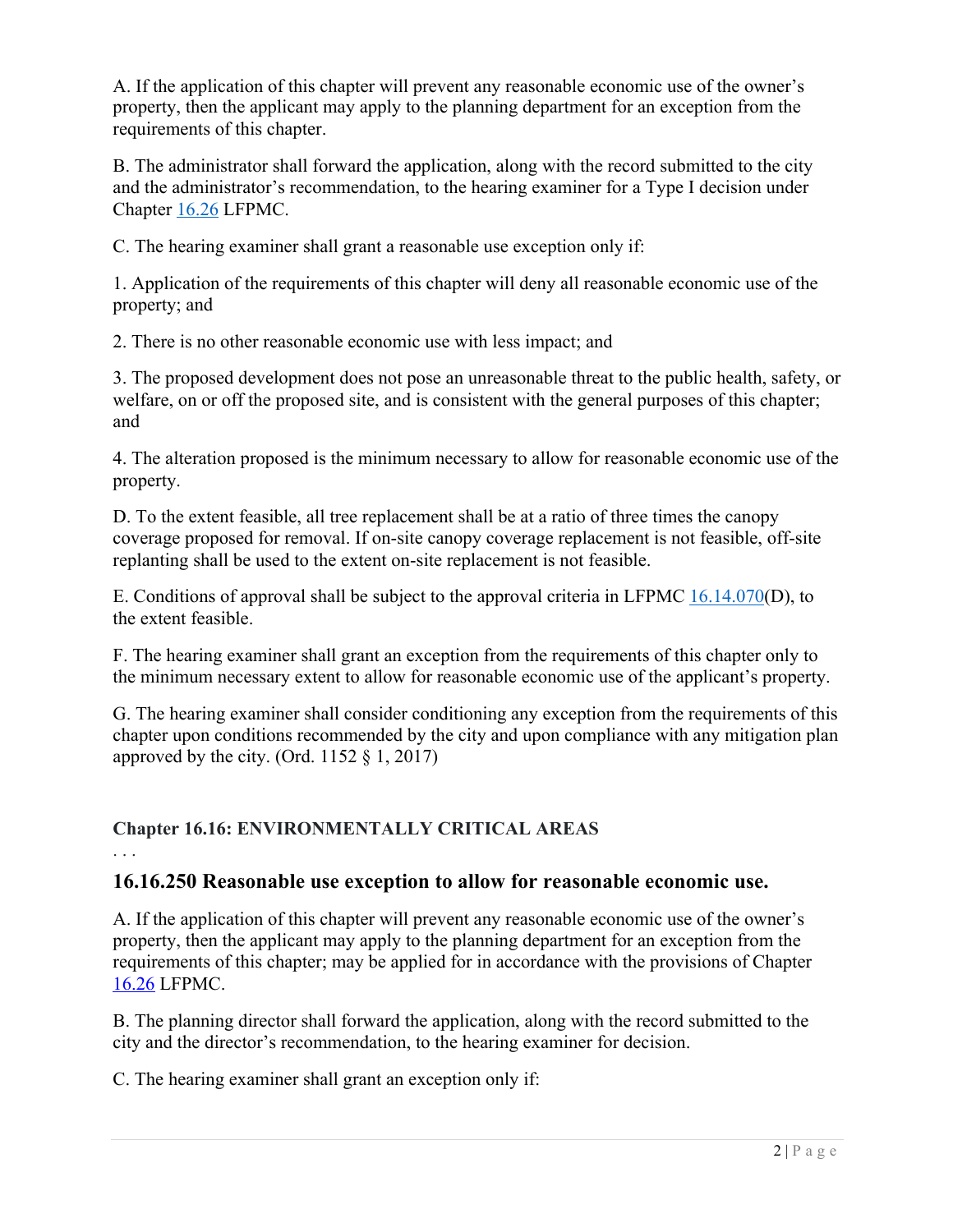1. Application of the requirements of this chapter will deny all reasonable economic use of the property; and

2. There is no other reasonable economic use with less impact on the critical area; and

3. The proposed development does not pose an unreasonable threat to the public health, safety, or welfare, on or off the proposed site, and is consistent with the general purposes of this chapter and the comprehensive plan; and

4. Any alteration is the minimum necessary to allow for reasonable economic use of the property.

D. The hearing examiner shall grant an exemption from the requirements of this chapter only to the minimum necessary extent to allow for reasonable economic use of the applicant's property.

E. The hearing examiner shall condition any exception from the requirements of this chapter upon conditions recommended by the city and upon compliance with any mitigation plan approved by the city.

F. For any in-water or wetland work it is the applicant's responsibility to obtain all state and federal approvals before beginning work. (Ord. 1150 § 1, 2017; Ord. 930 § 2, 2005)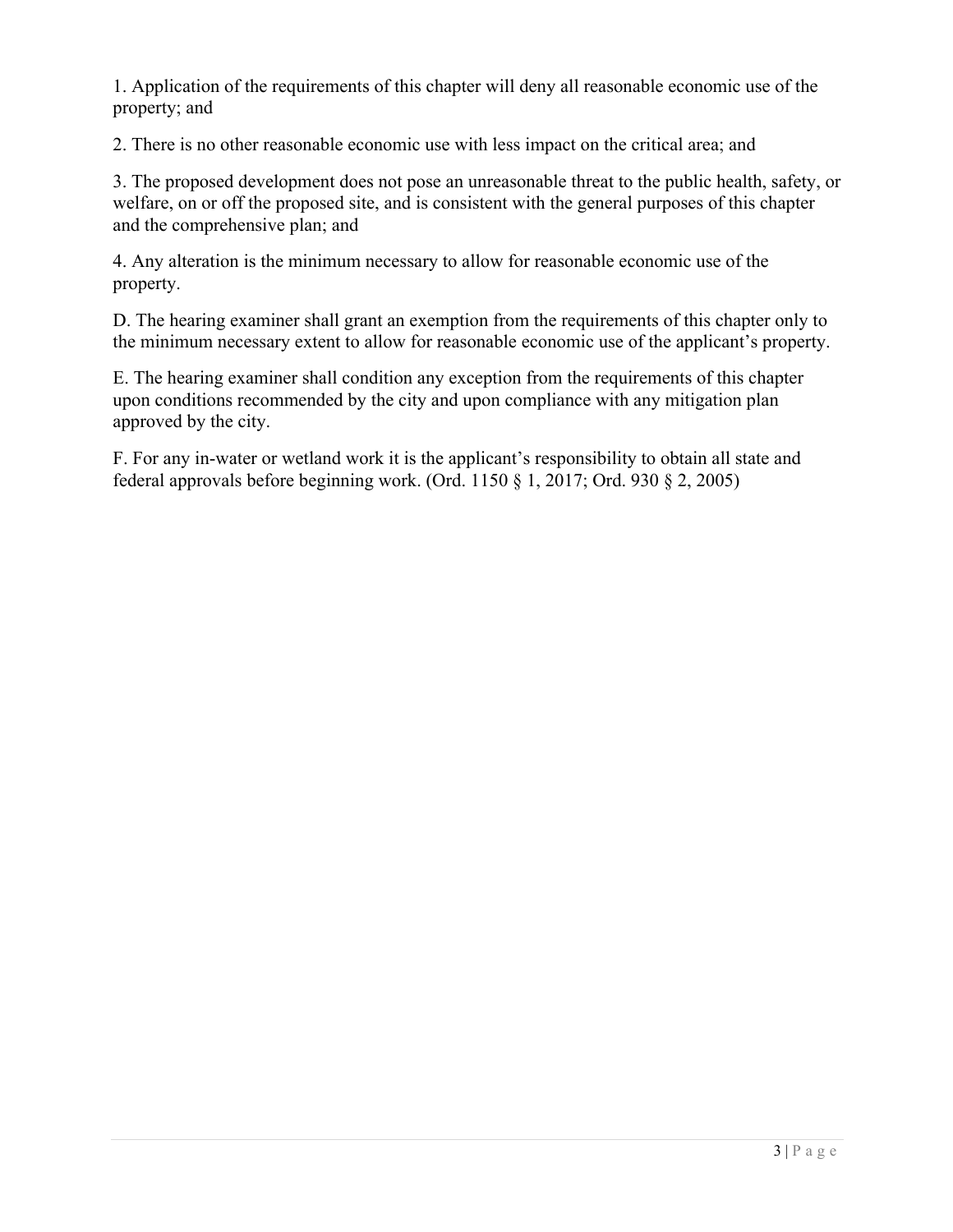| $\mathbf{1}$<br>$\overline{2}$<br>3 | <b>DRAFT AMENDMENTS</b><br><b>CHAPTER 18.52, SIGNAGE, LFPMC</b><br>(May 10, 2022 Meeting Draft)                                                                                     |
|-------------------------------------|-------------------------------------------------------------------------------------------------------------------------------------------------------------------------------------|
| 4<br>5                              |                                                                                                                                                                                     |
| 6<br>$\overline{7}$                 | Section 1. AMEND . The City Council of the City of Lake Forest Park hereby                                                                                                          |
| 8                                   | amends section 18.52.020 LFPMC, Definitions, as follows:                                                                                                                            |
| 9<br>10                             | 18.52.020 Definitions                                                                                                                                                               |
| 11                                  | A. "Celebration displays" are temporary signs, banners, posters, fluttering devices,                                                                                                |
| 12<br>13                            | balloons, and pennants used solely for the purpose of announcing the opening of a new<br>business, celebration of business anniversaries or announcing major sales. No balloon      |
| 14<br>15                            | may exceed three cubic feet. No celebration shall commence prior to the start of the<br>celebration. The notice shall specify the first and last days of the celebration.           |
|                                     |                                                                                                                                                                                     |
| 16<br>17                            | A. "Animated sign" means any sign, or any portion of the sign, affected by the<br>movement of air or other atmospheric or mechanical means, or that uses natural or                 |
| 18                                  | artificial changes of lighting, to depict action or create a special effect or scene.                                                                                               |
| 19<br>20                            | Animated signs include, but are not limited to, flashing signs, inflatable signs, rotating<br>signs, pennants, streamers, balloons, searchlights, spinners, and propellers.         |
|                                     |                                                                                                                                                                                     |
| 21<br>22                            | B. "Awning or canopy sign" means a nonelectric sign that is printed on, painted on, or attached<br>to the vertical surface or flap of an awning or canopy.                          |
| 23                                  | C. "Banner" means a sign composed of flexible material, such as fabric, pliable plastic,                                                                                            |
| 24<br>25                            | or other similar nonrigid material, with no enclosing framework or electrical components<br>and that is supported or anchored on two or more edges or at all four corners, or along |
| 26                                  | either one edge or two corners with weights installed that reduce the reaction of the sign                                                                                          |
| 27                                  | to wind.                                                                                                                                                                            |
| 28                                  | DB. "Changing message signs" are signs in which a change of message is made by                                                                                                      |
| 29<br>30                            | means of moving or digitally changing monochromatic letters, or numbers, or a<br>combinations thereof. Moving or digitally changing the letters or numbers does not                 |
| 31                                  | make the sign an "animated sign.", such as clocks and electronic signs indicating time,                                                                                             |
| 32                                  | date and temperature. No messages other than date, time and/or temperature are                                                                                                      |
| 33                                  | permitted on changing message signs.                                                                                                                                                |
| 34                                  | E. "Copy" means the graphic content of a sign surface, including, but not limited to,                                                                                               |
| 35                                  | graphics, letters, numbers, figures, symbols, and trademarks.                                                                                                                       |
| 36                                  | F. "Exterior signs" means a wall sign, an awning sign or marquee sign, all of which have                                                                                            |
| 37                                  | copy showing on only one side of the sign.                                                                                                                                          |
| 38<br>39                            | G. Electronic video signs. Signs that contain electronic video displays similar to or<br>otherwise depicting a television screen.                                                   |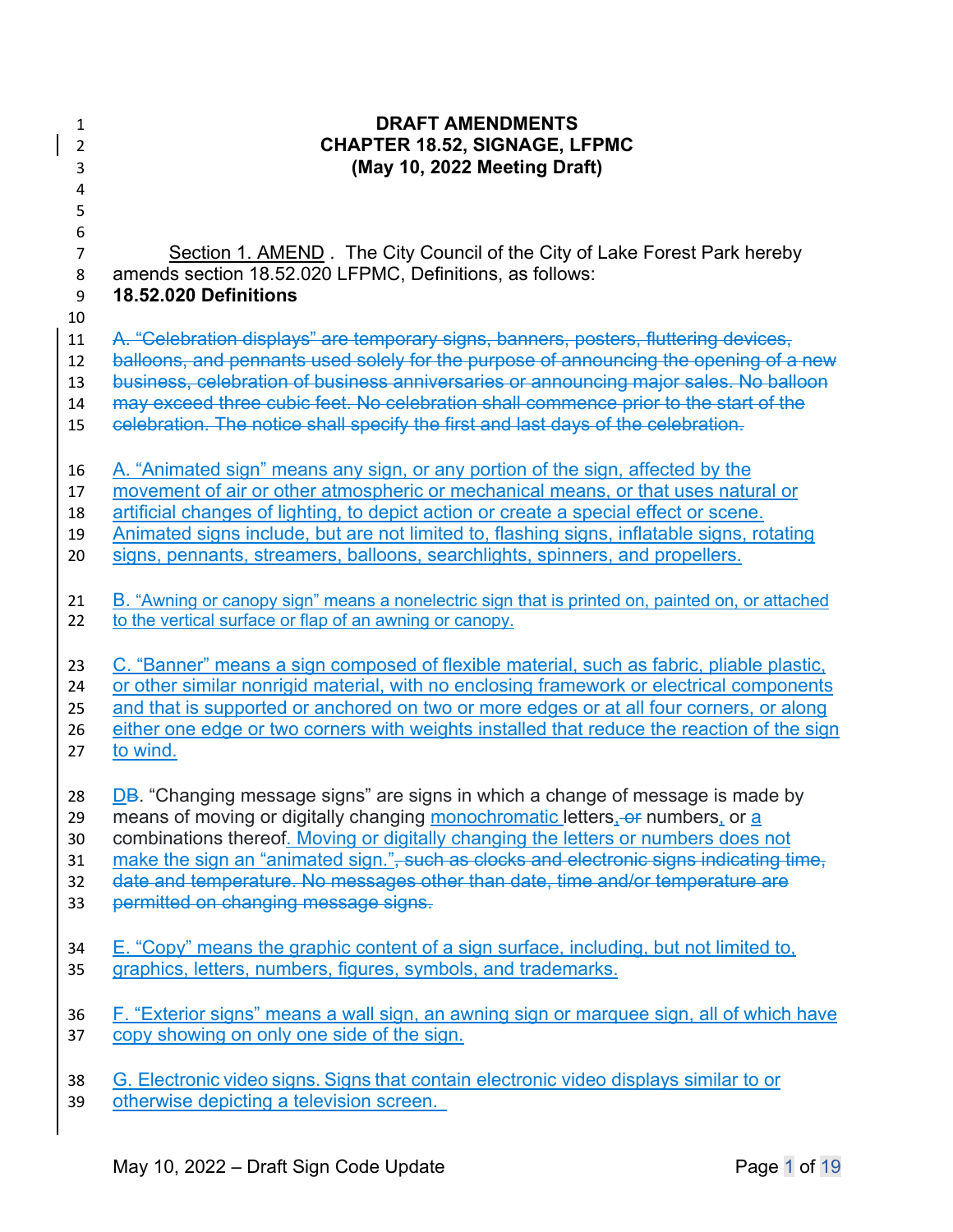- C. "Construction signs" are nonilluminated signs which identify the architects, engineers,
- 2 planners, contractors or other professional individuals or firms involved with a
- construction or remodel project or which announce the character or purpose of a project
- 4 but which do not advertise any product.
- 5 HD. "Freestanding sign" means a sign standing directly on the ground or having one or more supports standing directly on the ground, and being detached from any building or fence.
- I. "Illuminated sign" means a sign with an artificial light source incorporated internally or externally for illuminating the sign.
- J. "Lawn sign" means a freestanding sign made of lightweight materials such as
- cardboard or vinyl that is supported by a frame, pole, or other support structure placed
- directly in the ground without foundation or other anchors.
- 13 E. "Incidental signs" are signs of a noncommercial nature, without advertising, intended
- 14 primarily for the convenience of the public, that do not exceed a maximum area of two
- square feet. Incidental signs include:
- 1. Nonflashing signs designating street addresses, restrooms, hours of operation, entrances and exits to buildings and parking lots, help wanted signs, bus stop and bus route signs, public telephones and the like;
- 2. Property control signs such as "no trespassing" signs, "no soliciting" signs, towing signs, "no dumping" signs and the like;
- 3. Plaques, tablets or inscriptions of an historical character which are an integral 22 part of a building or are attached flat to the face of a building, walkway or street;
- 4. Newspaper boxes attached to mailbox posts which include the name of the newspaper; and
- 5. Temporary signs in RM and RS zones identifying noncommercial events such as private picnics, birthdays and the like.
- A maximum of two incidental signs per business can include the names and/or logo of
- 28 the business. Political signs and commercial signs such as vard sale signs, real estate
- 29 signs and the like are subject to the specific provisions of this chapter relating to them.
- F. "Land use notice action signs" are signs notifying the public of proposed site
- alterations and which are required to be posted.
- 32 G. "Noncommercial identity signs" are signs which identify the city, parks, public utility or
- service districts, places of worship, schools, community recreational clubs and areas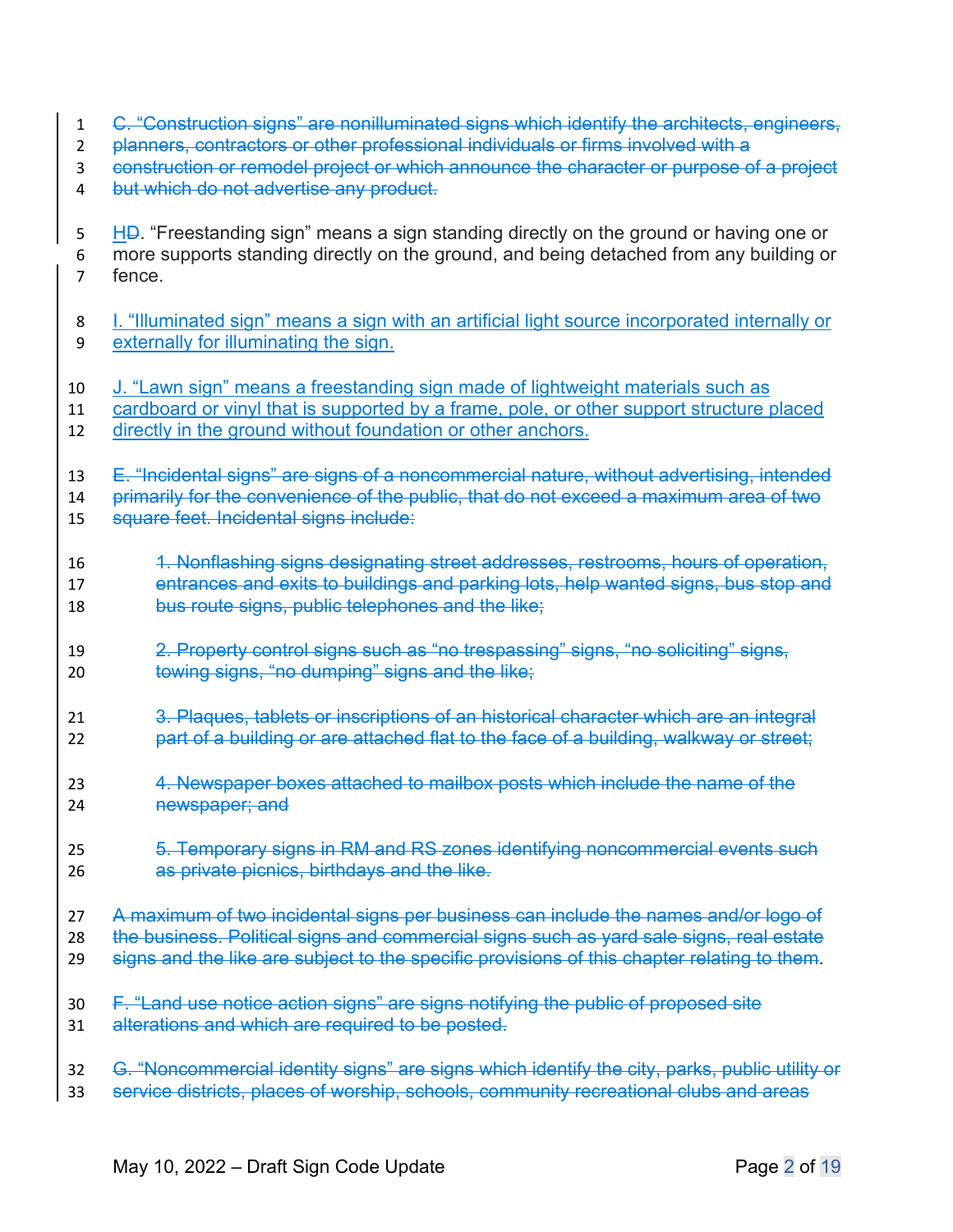- and residential communities within the city or provide public service, location or
- 2 educational information. Identity signs may not be directly illuminated but may have
- indirect illumination on them. A noncommercial identity sign may not exceed 32 square
- 4 feet per side or have balloons, flags, festoons, pennants or the like attached. Such signs
- must be placed upon the property which they identify except as provided in
- LFPMC 18.52.040(A).

 K. "Marquee sign" means any sign attached to or supported by a marquee, which is a permanent roof-like projecting structure attached to a building.

- L. "Monument sign" means a freestanding sign having the appearance of a solid base
- that is 100 percent or greater of the sign face width, made of landscape construction
- materials such as brick, stucco, stonework, textured wood, tile, or textured concrete,
- which are harmonious with the materials of the primary structure on the subject
- property.
- 14 MH. "Off-premises signs" are any permanent sign, such as a billboard, pedestal, pole,
- 15 monument, or marquee sign which displays a message which is not incidental to the
- current use of the property on which it is located.
- N. "Pedestal sign" means freestanding signs supported permanently upon the ground
- by one or more solid bases, which base or bases shall be of a width equal to or greater 19 than 50 percent of the sign width.
- O. "Pole or pylon signs" means freestanding signs supported permanently upon the

 ground by one or more solid bases, which base or bases are less than 50 percent of the sign width.

- 
- P. "Temporary signs" means a sign that is not permanently affixed and that is designed
- for or capable of being moved, except those signs explicitly designed for people to carry
- on their persons or that are permanently affixed to motor vehicles. Temporary signs
- include, but are not limited to, sandwich board signs, lawn signs, and similar signs.
- 27 I. "Open house signs" are signs of an A-frame or sandwich-type construction, which
- may include a real estate company's name and logo and the words "open house" and
- having a directional symbol, not exceeding six square feet in size.
- J. "Political signs" are signs which advertise or promote a political candidate(s) for public
- elective office, promote a political party, or promote a position on a public issue or ballot
- issue. A sign which advertises or promotes a negative position of a political candidate,
- political party or public issue or ballot issue is a political sign.
- 34 K. "Real estate signs" are temporary signs not to exceed six square feet per side, which
- may be one- or two-sided, advertising the real estate upon which it is located, or a
- portion thereof, for sale, lease or rent.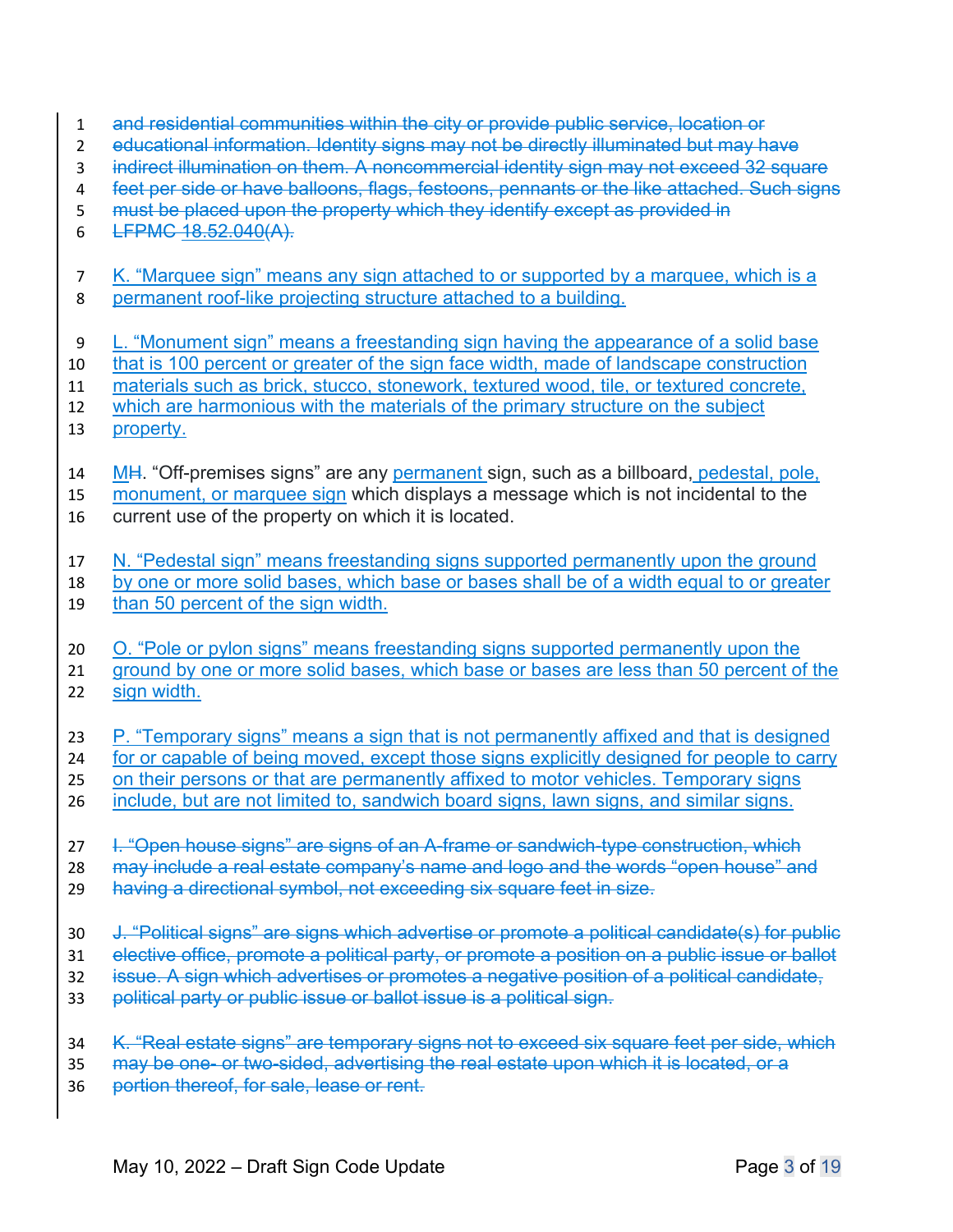Q. "Right-of-way" means land owned, dedicated, or conveyed to the public and used

2 primarily for the movement of vehicles, wheelchair, and pedestrian traffic, and land

privately owned and used primarily for the movement of vehicles, wheelchair, and

pedestrian traffic, so long as such privately owned land has been constructed in

compliance with all applicable laws and standards for a public right-of-way.

6 RL. "Sandwich board signs" are temporary advertising signs constructed of two boards

or other flat-surfaced materials hinged or otherwise connected at one end (i.e., A-frame)

8 which may not exceed six<sup>12</sup> square feet per side and may not exceed four feet in

height. Balloons, flags, festoons, pennants, and the like may not be attached to any

10 sandwich board sign. Sandwich board signs must be placed on the ground; they cannot

be elevated or suspended above the ground.

M. "Seasonal signs" means reasonable seasonal decorations of a noncommercial

nature within an appropriate holiday season or during a festival as long as such

seasonal signs are removed promptly at the end of the holiday season or festival.

15 SA. "Sign area" means the entire area of a sign on which copy is placed, excluding the

sign's structure, architectural embellishments, and framework. Sign area is calculated

by measuring the perimeter enclosing the extreme limits of the sign face containing

copy; provided, however, for letters or symbols painted or mounted directly on walls and

19 awnings, sign area shall be calculated by measuring the smallest single rectangle which

20 will enclose the combined letters and symbols. If a design or pattern is combined with

a sign, only that part of the design or pattern which cannot be distinguished from

22 the sign will be considered as part of the sign area. Sign area for freestanding signs and

signs contained entirely within a cabinet and mounted on a wall, roof or monument shall

be calculated by measuring the entire area of the cabinet. When calculating sign square

 footage, the measurement of a sign's dimension shall be only with respect to its physical dimensions and not include the distance it hangs from the ground or the size of

its supports.

28 TO. "Sign height" means the vertical distance, from the average level of the undisturbed soil at the base of the sign, measured to the highest point of the sign.

30 UP. "Signs" are any visible communication device, structure or fixture, stationary or

mobile, including supporting and component parts, designed to announce, declare,

demonstrate, display, or otherwise identify, advertise, or attract the attention of the

33 public which are visible from any right-of-way, using graphics, letters, figures, symbols,

trademarks, pennants, moving or fluttering devices, including balloons, or written copy.

35 Flags, Ppainted wall designs, or patterns which do not represent a product, commodity,

service or registered trademark, and which do not identify the user, are not signs.

Official notices and informational materials erected and maintained in the discharge of a

38 governmental function are not considered signs for the purposes of this chapter. When

calculating sign square footage, the measurement of a sign's dimension shall be only

with respect to its physical dimensions and not include the distance it hangs from the

ground or the size of its supports.  A memorial plaque or tablet, or cornerstones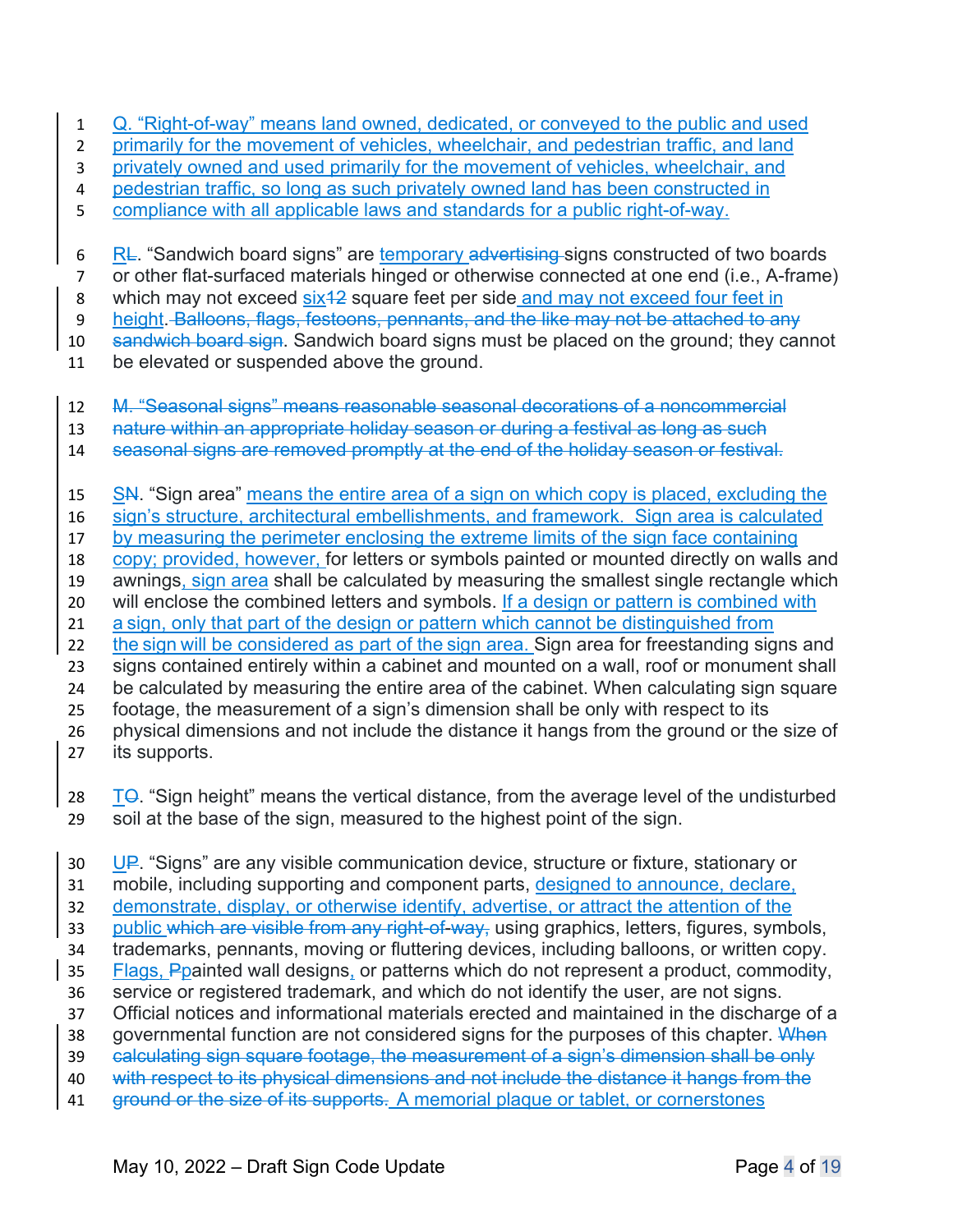- indicating the name of a building and date of construction, when cut or carved into any
- masonry surface or when made of bronze or other incombustible material and made an
- integral part of the building or structure are not considered signs for the purposes of this
- chapter.
- U. "Temporary sign" means any sign not permanently affixed or attached to the ground
- or a structure.
- V. "Wall sign" means a sign applied with paint or similar substance on the surface of a
- wall, a sign attached essentially parallel to and extending not more than 12 inches from
- the wall of a building, or a sign attached to a roof gable of a building.
- W. "Window signs" mean all signs located inside and affixed to a window and intended to be viewed from the exterior of the structure.
- 12 Q. "Special event signs" are signs advertising the occurrence of a community event
- such as a school bazaar, fundraising car wash, community picnic, etc. There are no size
- limitations on special event signs. Yard sale signs are not special event signs.
- 15  $X$ R. "Street light banner" is a sign that is made of nonrigid material secured in a rigid
- frame on all four corners which is placed upon or attached to a street light pole or utility pole in a manner that does not create a traffic or other safety hazard.
- S. "Yard sale signs" are any signs which may not exceed six square feet on each of two sides of a temporary nature advertising a garage or yard sale of personal belongings. Home occupations permitted by this title may not utilize yard sale signs to advertise,
- 21 promote or sell their goods or services.
- Section 2. AMEND . The City Council of the City of Lake Forest Park hereby amends section 18.52.030 LFPMC, Illegal signs and removal, as follows:
- 

# **18.52.030 ProhibitedIllegal signs and removal.**

- 26 A. General prohibition. Any sign not expressly provided for in this chapter shall be 27 prohibitedillegal. All prohibitedillegal signs must be removed by the person or entity 28 placing them or by the person, business or entity benefited by the prohibitedillegal sign. Said persons or entities are also subject to enforcement proceedings under LFPMC 30 18.52.100. However, Tthe city of Lake Forest Park may remove any prohibitedillegal 31 sign within right-of-way its jurisdiction. Ssigns so removed may be released to the sign owner or other responsible person upon payment of a \$25.00 removal fee. Removed signs which are unclaimed after 30 days may be destroyed by the city. Removal of a 34 prohibitedn illegal sign by the city does not relieve the person responsible for paying
- accrued fines under LFPMC 18.52.100.therefor.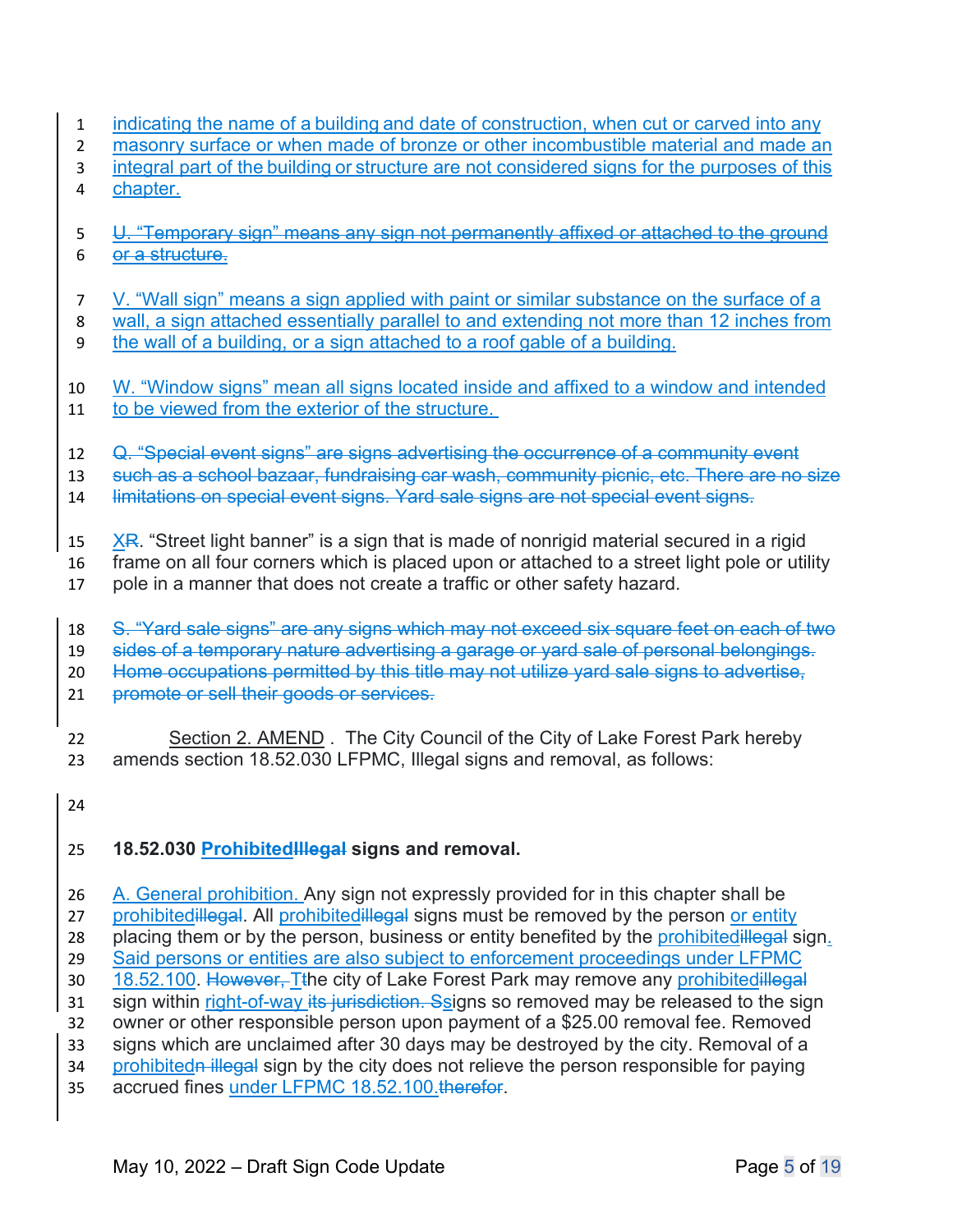| $\mathbf{1}$         | B. Specific prohibitions. Unless otherwise provided for in this chapter, no person shall                                                                                                                                           |
|----------------------|------------------------------------------------------------------------------------------------------------------------------------------------------------------------------------------------------------------------------------|
| $\overline{2}$       | erect, alter, maintain, or relocate any of the following signs in the City:                                                                                                                                                        |
| 3                    | 1. Any animated sign as defined in LFPMC 18.52.020.                                                                                                                                                                                |
| 4                    | 2. Any electronic video signs as defined in LFPMC 18.52.020.                                                                                                                                                                       |
| 5                    | 2. Any signs that emit smoke, visible particles, odors, and/or sound, except that                                                                                                                                                  |
| 6                    | sound from speakers in signs on the premises of a drive-through facility shall be                                                                                                                                                  |
| $\overline{7}$       | allowed.                                                                                                                                                                                                                           |
| 8                    | 3. Any sign that is dangerous or confusing to motorists and pedestrians,                                                                                                                                                           |
| 9                    | including any sign that by its color, wording, design, location, or illumination resembles                                                                                                                                         |
| 10                   | or conflicts with any official traffic control device or that otherwise impedes the safe and                                                                                                                                       |
| 11                   | efficient flow of traffic.                                                                                                                                                                                                         |
| 12                   | 4. No sign may impede free ingress and egress from any sidewalk, pedestrian                                                                                                                                                        |
| 13                   | walkway, door, window, or exit way required by building and fire regulations.                                                                                                                                                      |
| 14                   | 5. Portable signs on wheels (trailer signs) and outdoor electric portable signs.                                                                                                                                                   |
| 15                   | 6. Signs within public property, public easements or structures, including, but not                                                                                                                                                |
| 16                   | limited to, medians, roundabouts, sidewalks, utility poles and cabinets, street light poles,                                                                                                                                       |
| 17                   | traffic poles and signals, and street trees, except as allowed pursuant to LFPMC                                                                                                                                                   |
| 18                   | 18.52.080.                                                                                                                                                                                                                         |
| 19                   | 7. Signs placed on or painted on a motor vehicle or trailer parked with the                                                                                                                                                        |
| 20                   | primary purpose of serving as a sign not otherwise allowed by this chapter.                                                                                                                                                        |
| 21                   | 8. Signs erected, constructed, or structurally altered that are required to have a                                                                                                                                                 |
| 22                   | permit for such action and that were erected, constructed, or altered without obtaining a                                                                                                                                          |
| 23                   | permit for such action.                                                                                                                                                                                                            |
| 24                   | 9. Off-premises signs.                                                                                                                                                                                                             |
| 25<br>26<br>27       | Section 3. AMEND. The City Council of the City of Lake Forest Park hereby<br>amends section 18.52.040 LFPMC, Exemptions, as follows:                                                                                               |
| 28<br>29             | 18.52.040 Exemptions from permitting.                                                                                                                                                                                              |
| 30<br>31<br>32<br>33 | A. The following signs and sign related activities are exempt from obtaining a permit<br>pursuant to 18.52.090 LFPMC, except as set forth in LFPMC 18.52.050, and except for<br>signs in the right-of-way, exempt from regulation: |
| 34                   | 1. Changes to the copy of changeable message signs, provided such changes do not                                                                                                                                                   |
| 35                   | change the material or appearance of the sign as originally permitted by the City.                                                                                                                                                 |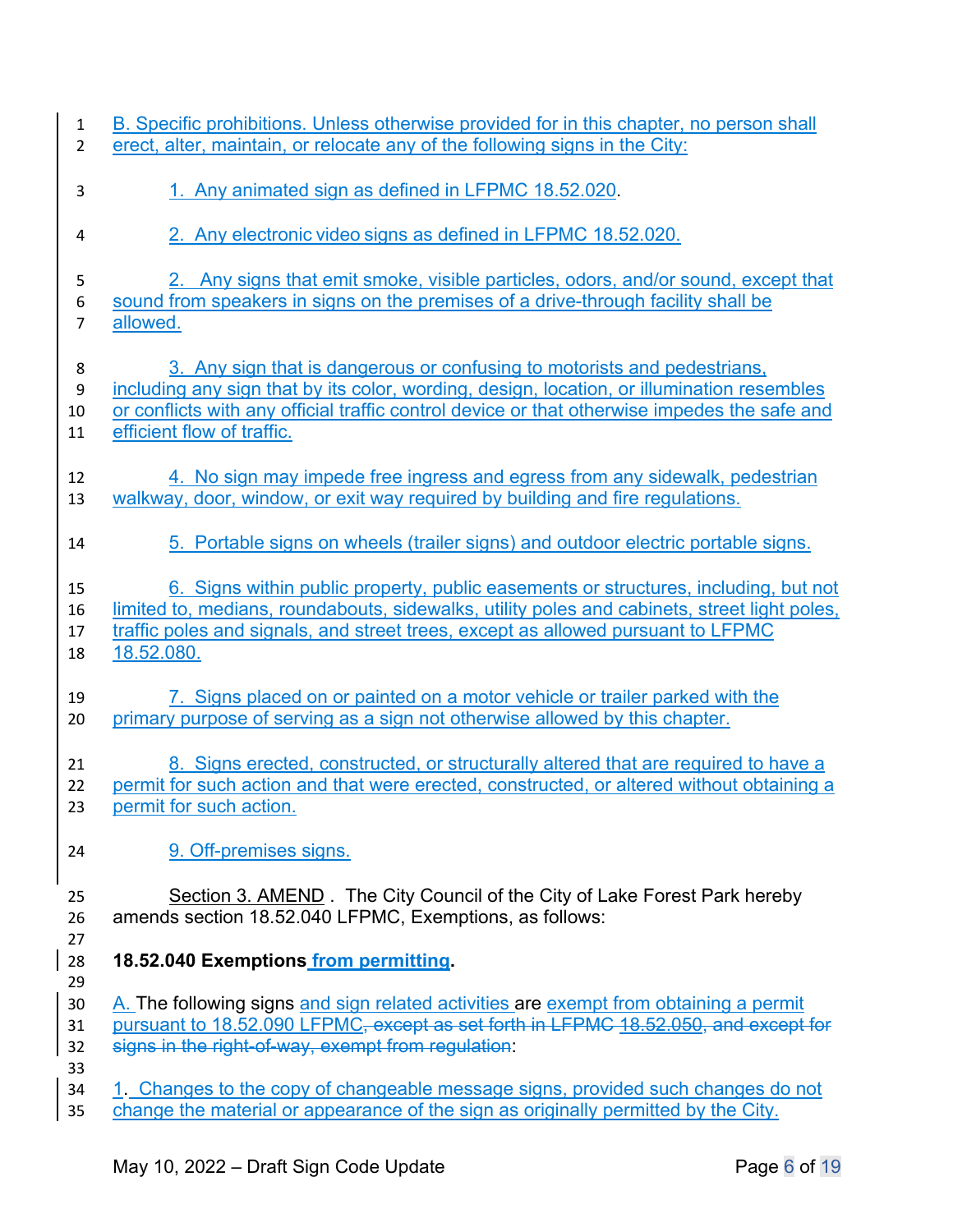| 1  |                                                                                                 |
|----|-------------------------------------------------------------------------------------------------|
| 2  | 2. The normal repair and maintenance of conforming or legal nonconforming signs.                |
| 3  |                                                                                                 |
| 4  | 3. Temporary signs with a sign area no greater than three square feet in area per side          |
| 5  | and no more than four feet in height that remain on the premises for less than 90 days          |
| 6  | in a one-year period.                                                                           |
| 7  |                                                                                                 |
| 8  | 4. Any sign on a vehicle, unless such vehicle sign is prohibited pursuant to LFPMC              |
| 9  | 18.52.030.                                                                                      |
| 10 |                                                                                                 |
| 11 | A. Incidental signs and noncommercial identity signs; provided, that noncommercial              |
| 12 | identity signs which identify the city or its public parks may be placed in the public right-   |
| 13 | of-way.                                                                                         |
| 14 |                                                                                                 |
| 15 | B. Political signs in all zones except public rights-of-way; provided, that all political signs |
| 16 | must be removed within five days of the election in which the political candidate or            |
| 17 | public issue or ballot issue is decided; and provided further, that political signs             |
| 18 | advertising or promoting a political party must be removed within five days after each          |
| 19 | general election.                                                                               |
| 20 |                                                                                                 |
| 21 | C. Seasonal signs.                                                                              |
| 22 |                                                                                                 |
| 23 | D. Construction signs; provided, that there may not be more than one construction sign          |
| 24 | on each public right-of-way upon which the project fronts and not more than two                 |
| 25 | construction signs in total; and provided further, that no construction sign shall exceed       |
| 26 | 12 square feet in area per side and not more than six feet in height. All construction          |
| 27 | signs must be removed within one day of initial occupancy or one day of completion of           |
| 28 | the project; whichever is the last to occur.                                                    |
| 29 |                                                                                                 |
| 30 | E. Land use action notice signs.                                                                |
| 31 |                                                                                                 |
| 32 | F. Exterior and interior signs or displays not intended to be visible from streets or public    |
| 33 | rights-of-way, signs in the interior of a building not facing a window, window displays         |
| 34 | and point of purchase advertising displays such as vending machines.                            |
| 35 |                                                                                                 |
| 36 | G. Sculptures, fountains, benches, lighting, mosaics, landscaping and other street              |
| 37 | furniture which do not incorporate advertising or identification.                               |
| 38 |                                                                                                 |
| 39 | H. Poles erected for the purpose of displaying patriotic flags and such flags.                  |
| 40 |                                                                                                 |
| 41 | I. Real estate and open house signs on private property; provided, that there may not be        |
| 42 | more than one real estate sign and one open house sign on each public right-of-way              |
| 43 | upon which the property fronts and not more than two real estate signs and two open             |
| 44 | house signs on such property in total; and provided further, that no real estate sign or        |
| 45 | open house sign shall exceed six square feet in area per side and not more than six feet        |
| 46 | in height in RM and RS zones and 16 square feet in area per side and not more than six          |
|    |                                                                                                 |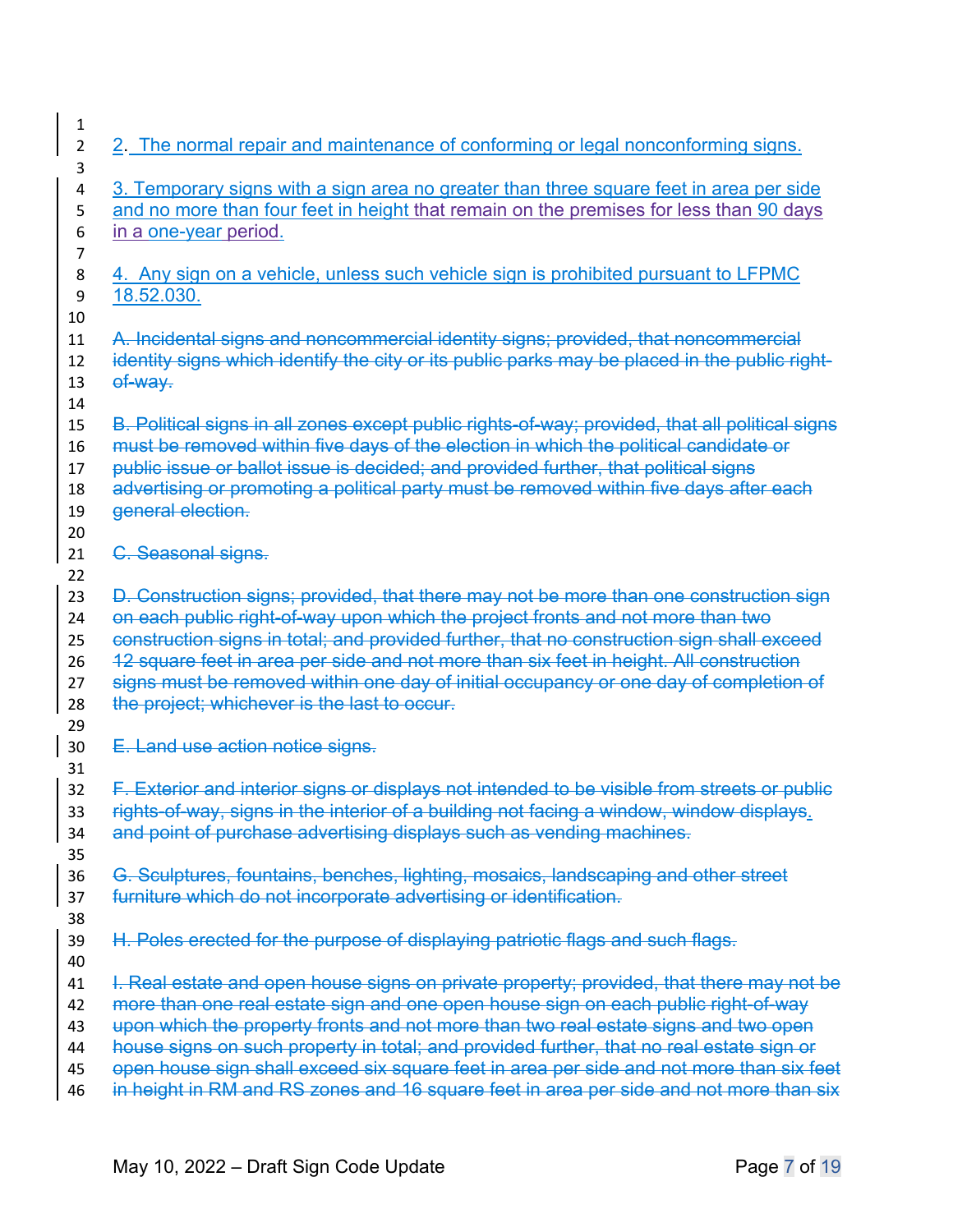| $\mathbf{1}$   | feet in height in CC, BN and TC zones; and provided further, that all real estate signs                                              |
|----------------|--------------------------------------------------------------------------------------------------------------------------------------|
| $\overline{2}$ | must be removed within five days of the property being closed, leased or rented, as the                                              |
| 3              | case may be, and all open house signs must be removed by 7:00 p.m. of the last day                                                   |
| 4              | that the property is being shown.                                                                                                    |
| 5              |                                                                                                                                      |
| 6              | J. Traffic and pedestrian signs and signals, signs required by law, street and                                                       |
| $\overline{7}$ | governmental directional signs, official public notices and governmental flags. Other                                                |
| 8              | than as set forth, signs of governmental agencies and facilities, including the city of                                              |
| 9              | Lake Forest Park, shall comply with this chapter.                                                                                    |
| 10             |                                                                                                                                      |
| 11             | K. Service, fraternal, religious and similar organizations located in the city may erect                                             |
| 12             | signs at their cost at the entrances to the city as follows: there shall be one standard                                             |
| 13             | jointly shared by all such subject organizations no higher than 10 feet that shall carry all                                         |
| 14             | the signs for each subject organization at each principal arterial entrance, and each                                                |
| 15             | subject organization's sign, emblem or symbol shall be no more than two square feet                                                  |
| 16             | per side in sign area. Placement of such standards must be approved in advance by the                                                |
| 17             | city's engineer and by the planning director.                                                                                        |
| 18             |                                                                                                                                      |
| 19             |                                                                                                                                      |
| 20             | Section 4. ADDITION . The City Council of the City of Lake Forest Park hereby add                                                    |
| 21             | section 18.52.045 LFPMC, Temporary signs, as follows:                                                                                |
| 22             |                                                                                                                                      |
| 23             | 18.52.045 Temporary sign.                                                                                                            |
| 24             |                                                                                                                                      |
| 25             | The following provisions apply to all temporary signs displayed within the City, unless                                              |
| 26             | otherwise provided in this chapter:                                                                                                  |
| 27             |                                                                                                                                      |
| 28             | A. Temporary signs must be placed totally within the site/property pursuant to the                                                   |
| 29             | requirements of this chapter, except when allowed to be placed within the right-of-way                                               |
| 30             | under LFPMC 18.52.080.                                                                                                               |
| 31             |                                                                                                                                      |
| 32             | B. Temporary signs may be made of any durable material; provided, that the                                                           |
| 33             | temporary sign otherwise conforms to the requirements of this chapter. A temporary<br>sign may be of rigid or nonrigid construction. |
| 34             |                                                                                                                                      |
| 35<br>36       | C. Except as otherwise provided for in this chapter, temporary signs are prohibited from                                             |
| 37             | being in the following places:                                                                                                       |
| 38             |                                                                                                                                      |
| 39             | 1. on a roof of a building or structure,                                                                                             |
| 40             |                                                                                                                                      |
| 41             | 2. on fences,                                                                                                                        |
| 42             |                                                                                                                                      |
| 43             | 3. any location so as to physically obstruct any door or exit from a building,                                                       |
| 44             |                                                                                                                                      |
| 45             | 4. any location so as to be hazardous to a motorist's or pedestrian's ingress and                                                    |
| 46             | egress from buildings or parking areas,                                                                                              |
|                |                                                                                                                                      |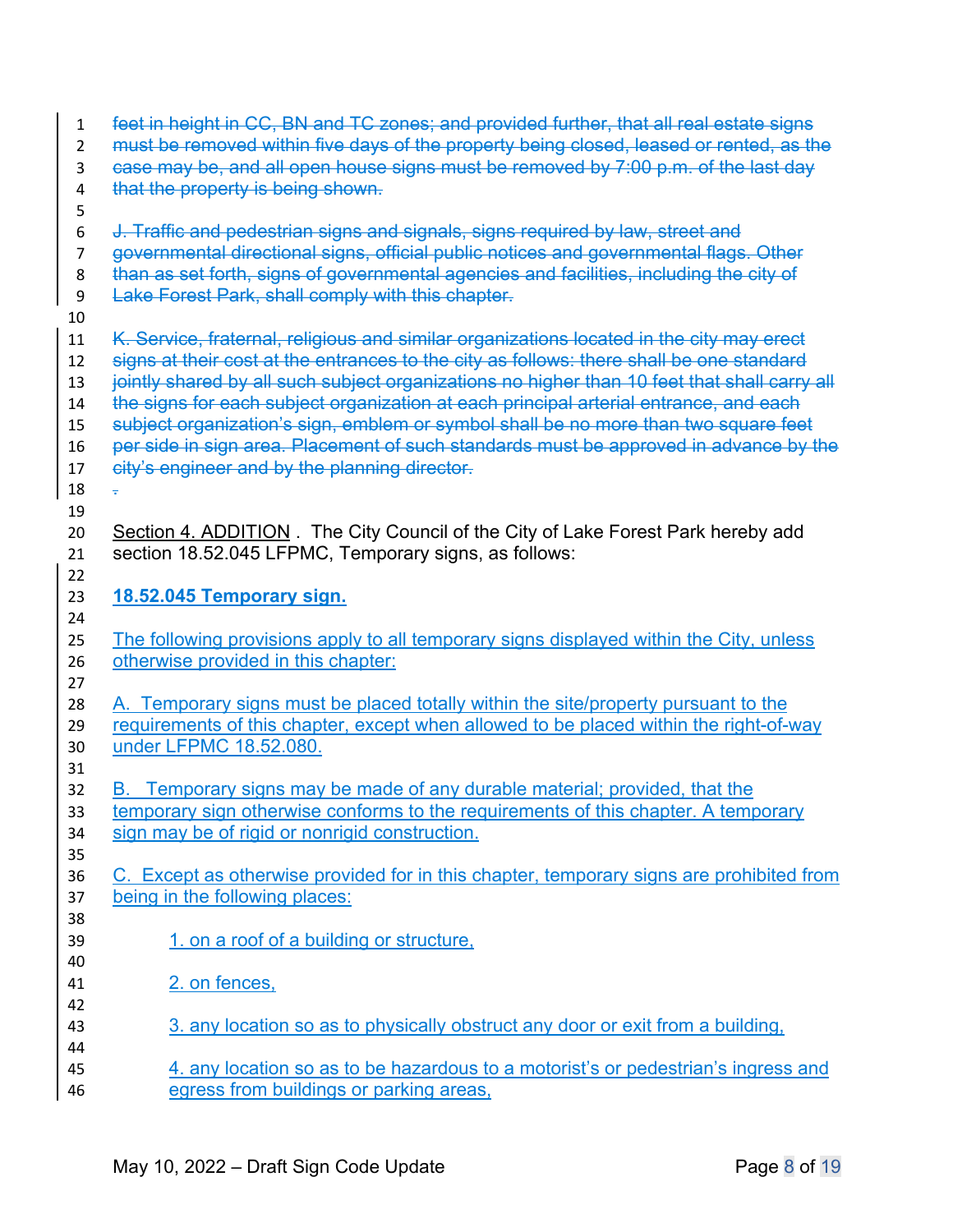| 1              |                                                                                                 |
|----------------|-------------------------------------------------------------------------------------------------|
| $\overline{2}$ | 5. in the sight-distance triangle, or in any other area which may obstruct the                  |
| 3              | vision of motorists to create a safety hazard.                                                  |
| 4              |                                                                                                 |
| 5<br>6         | D Temporary signs shall not be directly or indirectly illuminated.                              |
| $\overline{7}$ | E. Temporary signs driven into the ground shall be clear of tree roots, irrigation lines        |
| 8              | and other underground structures that could be damaged.                                         |
| 9              |                                                                                                 |
|                |                                                                                                 |
| 10             | <u>F. Signs pertaining to an event, occasion, or similar occurrence with a beginning and/or</u> |
| 11             | ending date shall be removed within ten (10) calendar days after the ending date.               |
| 12             |                                                                                                 |
| 13             |                                                                                                 |
| 14             | Section 5. AMEND. The City Council of the City of Lake Forest Park hereby                       |
| 15             | amends section 18.52.050 LFPMC, Signs in RM and RS zones, as follows:                           |
| 16             |                                                                                                 |
| 17             | 18.52.050 Signs in RM and RS zones.                                                             |
| 18             |                                                                                                 |
| 19             | In all Residential-multifamily and Residential single-family zones, the following sign          |
| 20             | regulations apply.                                                                              |
| 21             |                                                                                                 |
| 22             | A. All residences shall display the postal address of that property. The display may be         |
| 23             | lighted but not flashing and shall be clearly visible from the public right-of-way. If the      |
| 24             | display is to be placed upon the residence, the numbers must be no less than four               |
| 25             | inches in height and of a contrasting color to the residence.                                   |
|                |                                                                                                 |
| 26             |                                                                                                 |
| 27             |                                                                                                 |
| 28             | B. Temporary signs are allowed that meet the following criteria:                                |
| 29             |                                                                                                 |
| 30             | 1. Signs no greater than three square feet in area per side and no more than four               |
| 31             | feet in height may remain on the premises indefinitely; there may be no more                    |
| 32             | than five such signs on displayed on the premises at one time.                                  |
| 33             |                                                                                                 |
| 34             | 2. Signs larger than allowed in the preceding paragraph, but no greater than six                |
| 35             | square feet in area per side and not more than four feet in height may remain                   |
| 36             | displayed on the premises for no more than thirty (30) calendar days in any one-                |
| 37             | year period; and there may be no more than one sign of this size on the premises                |
| 38             | at any one time.                                                                                |
| 39             |                                                                                                 |
|                |                                                                                                 |
| 40             |                                                                                                 |
| 41             | Yard sale signs on private property; provided, that yard sale signs may only be erected         |
|                |                                                                                                 |
| 42             | one day prior to the first day of the sale and must be removed within 24 hours of the end       |
| 43             | of the last day of the sale; and provided further, that yard sale signs to be held on any       |
| 44<br>45       | property may not be posted for more than a total of six days per month.                         |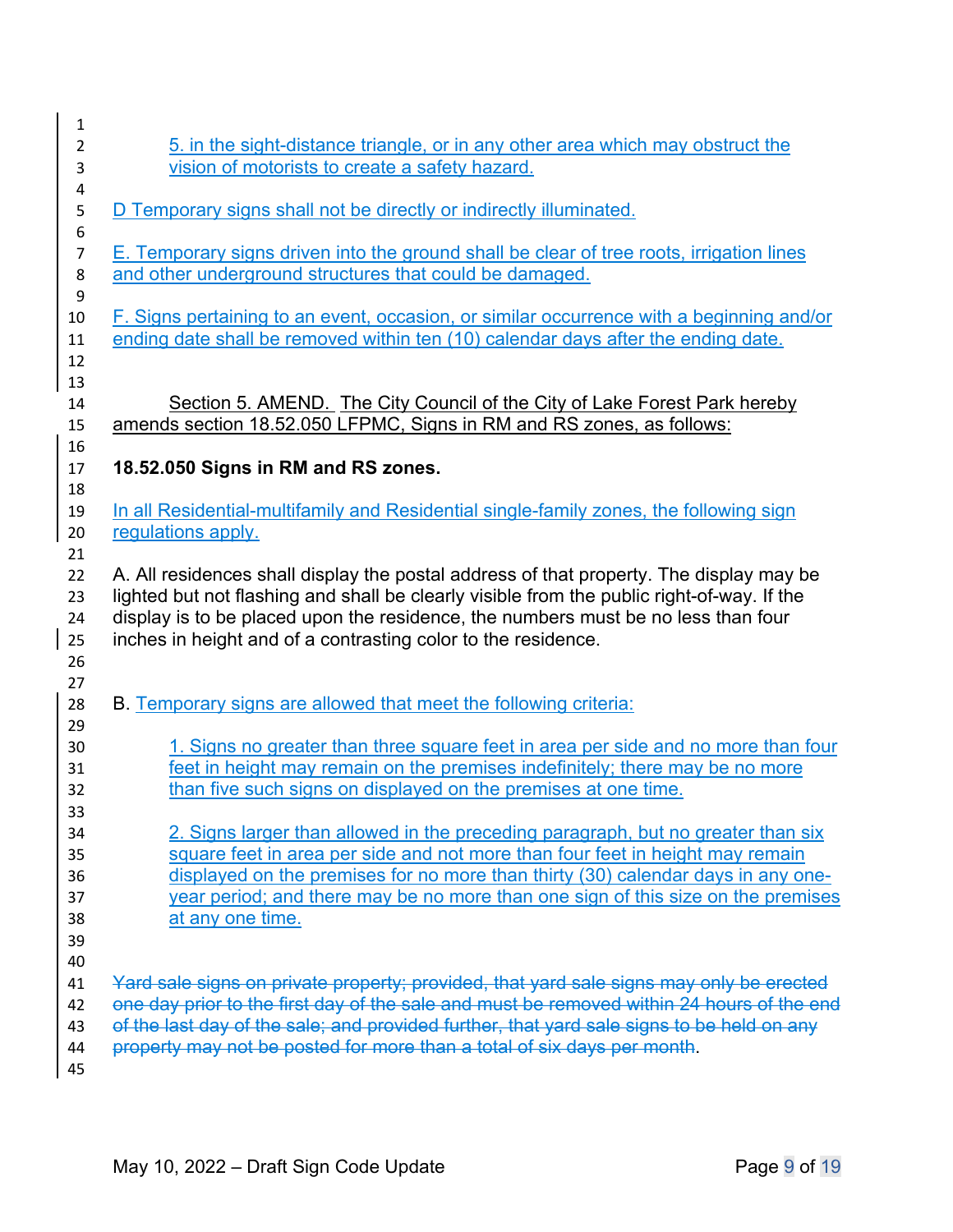C. No home occupation otherwise permitted by this title may erect or post any sign advertising or promoting that home occupation.

- 4 D. The following additional signs are permitted in the RM and RS zoned properties zone for nonresidential uses: 7 1. One Exterior wall-sign, marquee sign, or awning sign, lighted or unlighted, **nonflashing, on the outside wall of the main building, which shall be flat against** 9 the wall and have an area of not greater than 40 square feet. 11 2. OneA monument, pole, or pedestal, detached sign, lighted or unlighted, **nonflashing, having an area not greater than 30 square feet per side and a sign**  height of not more than six feet on which both faces may be utilized. Such signs must be securely mounted on the ground on which they rest. On corner lots, one such sign may be placed facing each street. 3. One changing message sign that is included within one sign allowed by 18 subsection D.1 or D.2 above. E. Fluttering signs, including balloons, festoons, pennants and flags (other than official 22 flags of political entities and a single flag identifying the project or owner), and off- premises signs are prohibited; provided, that such fluttering signs are permitted on 24 temporary incidental signs in RM and RS zones identifying noncommercial events such 25 as private picnics, birthdays and the like. 27 F. Churches are permitted to attach readerboard signs to their outside walls and to place sandwichboard-type signs on their property on days of service. G. For any zone, the city shall determine the square footage of a sign that is painted on 31 or attached directly to a wall, roof, monument, or support column by its sign area as defined herein. Where a sign is limited to square feet, on one or both sides, square footage shall be determined by sign area. Section 6. AMEND. The City Council of the City of Lake Forest Park hereby amends section 18.52.060 LFPMC, Signs permitted in CC and BN zones, as follows: **18.52.060 Signs permitted in CC and BN zones.**  In Neighborhood Business (BN) and Corridor Commercial (CC) zones, the following sign regulations apply. 44 A. In BN zones, two single-faced or one double-faced wall Exterior signs are, marquee
- 45 sign, pole sign, or pedestal sign is permitted, not to exceed a total of 60 square feet per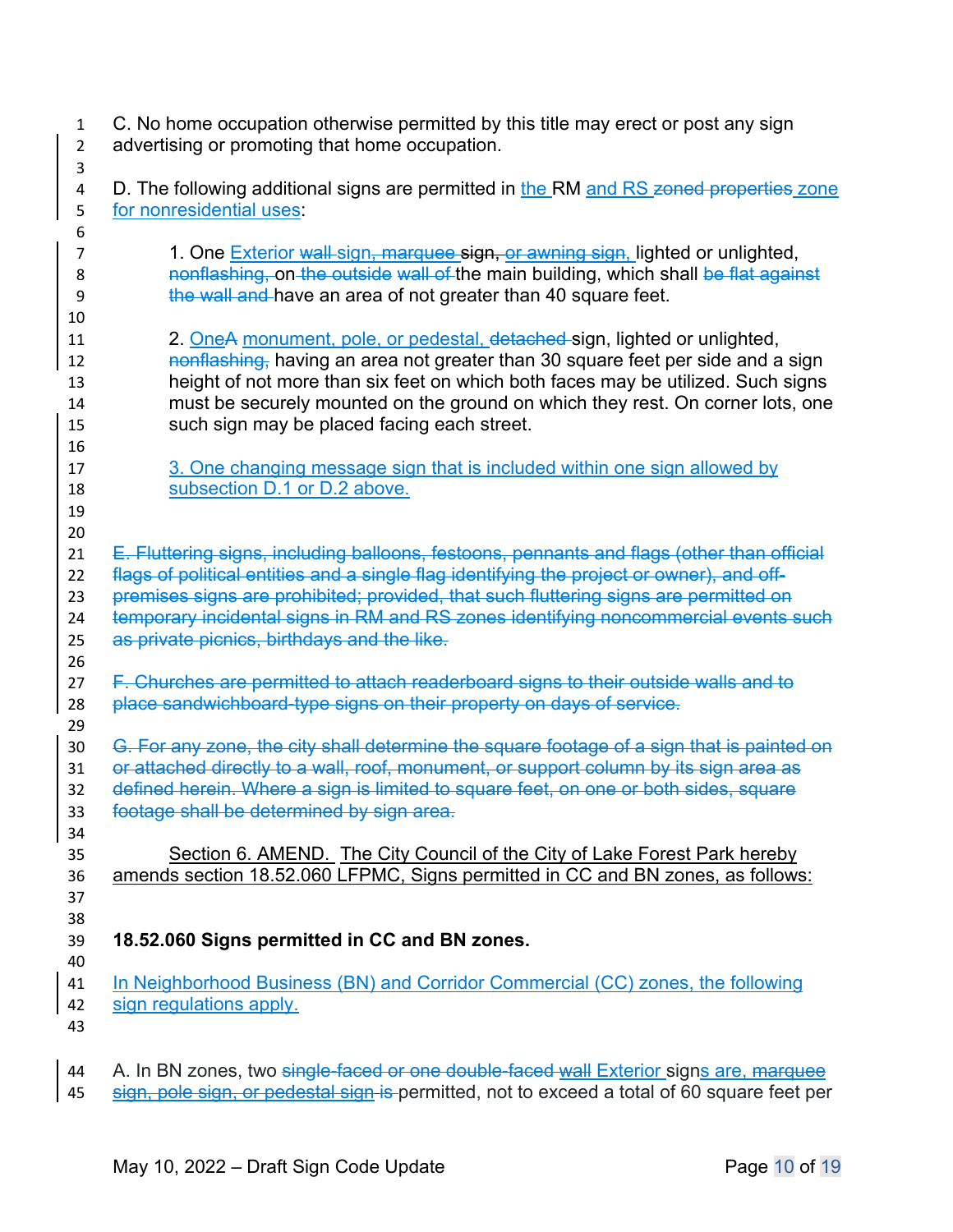sidesign, attached to the building wall and advertising the business conducted therein, or the goods and services available therein.

 B. In the CC zone, for each street or parking lot on which a business fronts, one Exterior 4 a single-faced wall sign on the exterior wall, gable or awning fronting o for that business 5 is permitted (Exterior Sign). If the exterior sign is on the exterior wall, its size must be the lesser of: (1) 150 square feet per side; or (2) the greater of that amount in square footage which is a factor of eight tenths (0.8) of that business' linear street or parking lot frontage or 75 square feet per side; provided, that stand-alone buildings in the CC zone are entitled to signs of not more than 75 square feet per side irrespective of linear frontage; and provided further, that businesses which occupy in excess of 20,000 square feet of space may have a single exterior sign of not more than 250 square feet per side on each street or parking lot frontage. If the exterior sign is on a gable or awning, its size must be less than 40 square feet. Signage entitlements under the foregoing sentence for any frontage may not be counted for entitlement on any other frontage. Businesses that share space must share signage entitlements under this provision. C. In both CC and BN zones, one monument sign, pole sign or pedestal 18 signfreestanding, single-faced or one double-faced sign not exceeding 30 square feet in 19 area per side and a sign height not exceeding 20 feet is permitted, securely fastened to 20 the ground. D. In both CC and BN zones, one changing message sign is permitted that is included within one sign allowed by subsections A. – C. above. 23 E. In both CC and BN zones, one temporary sandwich board signs may be placed on 24 the business' property that meet the following criteria: advertising special sale commodities or services and displayed only when the advertised business is open for business. 27 1. size shall not exceed six square feet in area per side and not more than four feet in height; 2. signs shall remain displayed on the premises for no more than 60 calendar days in a one-year period; and 3. no more than two such sign shall be displayed on the premises at any one time. 

36 F. In both CC and BN zones, signs of any kind in windows viewable from any public

37 right-of-way may not cover more than 50 percent of the window area-except for celebration displays.

May 10, 2022 – Draft Sign Code Update **Page 11 of 19** Page 11 of 19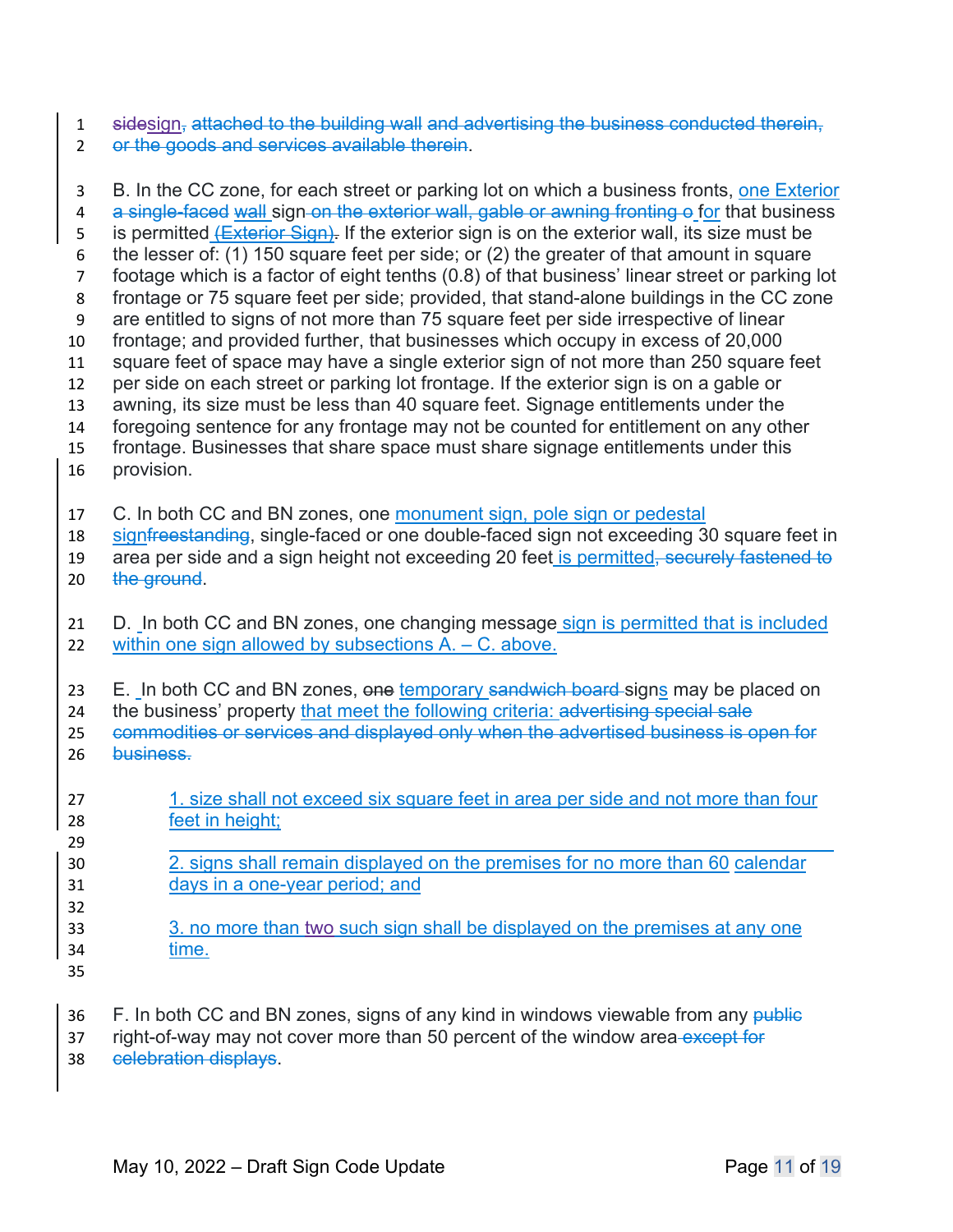| $\overline{2}$<br>3 | identification sign, which may be lighted but nonflashing, securely anchored to the<br>ground. Additional advertising of car wash services and other fuels sold may be added |
|---------------------|------------------------------------------------------------------------------------------------------------------------------------------------------------------------------|
| 4                   | to the fuel price and fuel brand identification sign but no other message or device may                                                                                      |
| 5                   | be attached to the fuel price and fuel brand identification sign. II                                                                                                         |
|                     |                                                                                                                                                                              |
| 6                   | G.H. All signs permitted by this section shall be nonflashing, with no movement or                                                                                           |
| 7                   | simulated movement, except for changing message signs, and shall be located as not                                                                                           |
| 8                   | to produce glare on neighboring residential properties or interfere with traffic, traffic                                                                                    |
| 9                   | signals or traffic signs.                                                                                                                                                    |
| 10                  | I. Fluttering signs, including balloons, festoons, pennants and flags (other than official                                                                                   |
| 11                  | flags of political entities and a single flag identifying the project or owner) of a                                                                                         |
| 12                  | permanent nature are prohibited. However, in CC zones, celebration displays are                                                                                              |
| 13                  | permitted for periods of no more than 14 consecutive days and a total of four times a                                                                                        |
| 14                  | year. Celebration displays must be used at the site of the business and must be                                                                                              |
| 15                  | removed at the end of the event or 14-consecutive-day period, whichever is shorter.                                                                                          |
|                     |                                                                                                                                                                              |
| 16                  | J. Off-premises signs are prohibited.                                                                                                                                        |
| 17                  | Section 7. AMEND. The City Council of the City of Lake Forest Park hereby                                                                                                    |
| 18                  | amends section 18.52.070 LFPMC, Signs permitted in TC zone, as follows:                                                                                                      |
| 19                  |                                                                                                                                                                              |
| 20                  |                                                                                                                                                                              |
| 21                  | 18.52.070 Signs permitted in TC zones.                                                                                                                                       |
| 22                  |                                                                                                                                                                              |
| 23                  | The planned shopping center in the TC zone is a unique and visible community                                                                                                 |
| 24                  | resource and structure. It is the city's desire that signs in the planned shopping center in                                                                                 |
| 25                  | the TC zone be aesthetically pleasing, architecturally cohesive with the planned                                                                                             |
| 26                  | shopping center in the TC zone and with signs of other tenants in the planned shopping                                                                                       |
| 27                  |                                                                                                                                                                              |
|                     | center in the TC zone, of superior construction, safe for both pedestrian and vehicular                                                                                      |
| 28                  | traffic and commercially reasonable.                                                                                                                                         |
| 29                  |                                                                                                                                                                              |
| 30                  | A. In the TC zone, for each street or parking lot on which a business fronts, one                                                                                            |
| 31                  | Exterior a single-faced sign on the exterior wall, gable or awning sign fronting of that                                                                                     |
| 32                  | business is permitted "Exterior Sign"). If the exterior sign is on the exterior wall, its size                                                                               |
| 33                  | must be the less of (1) 150 square feet per side or (2) the greater of that amount in                                                                                        |
| 34                  | square footage which is a factor of eight tenths (0.8) of that business' linear street or                                                                                    |
| 35                  | parking lot frontage or 75 square feet per side; provided, that stand-alone buildings in                                                                                     |
| 36                  | the TC are entitled to signs of not more than 75 square feet per side irrespective of                                                                                        |
| 37                  | linear frontage; and provided further, that businesses which occupy in excess of 20,000                                                                                      |
| 38                  | square feet of space may have a single exterior sign or not more than 250 square feet                                                                                        |
| 39<br>40            | per side on each street or parking lot frontage. If the exterior sign is on a gable or<br>awning, its size must be less than 40 square feet. Signage entitlements under the  |

1 G. For automobile service stations, a single freestanding fuel price and fuel brand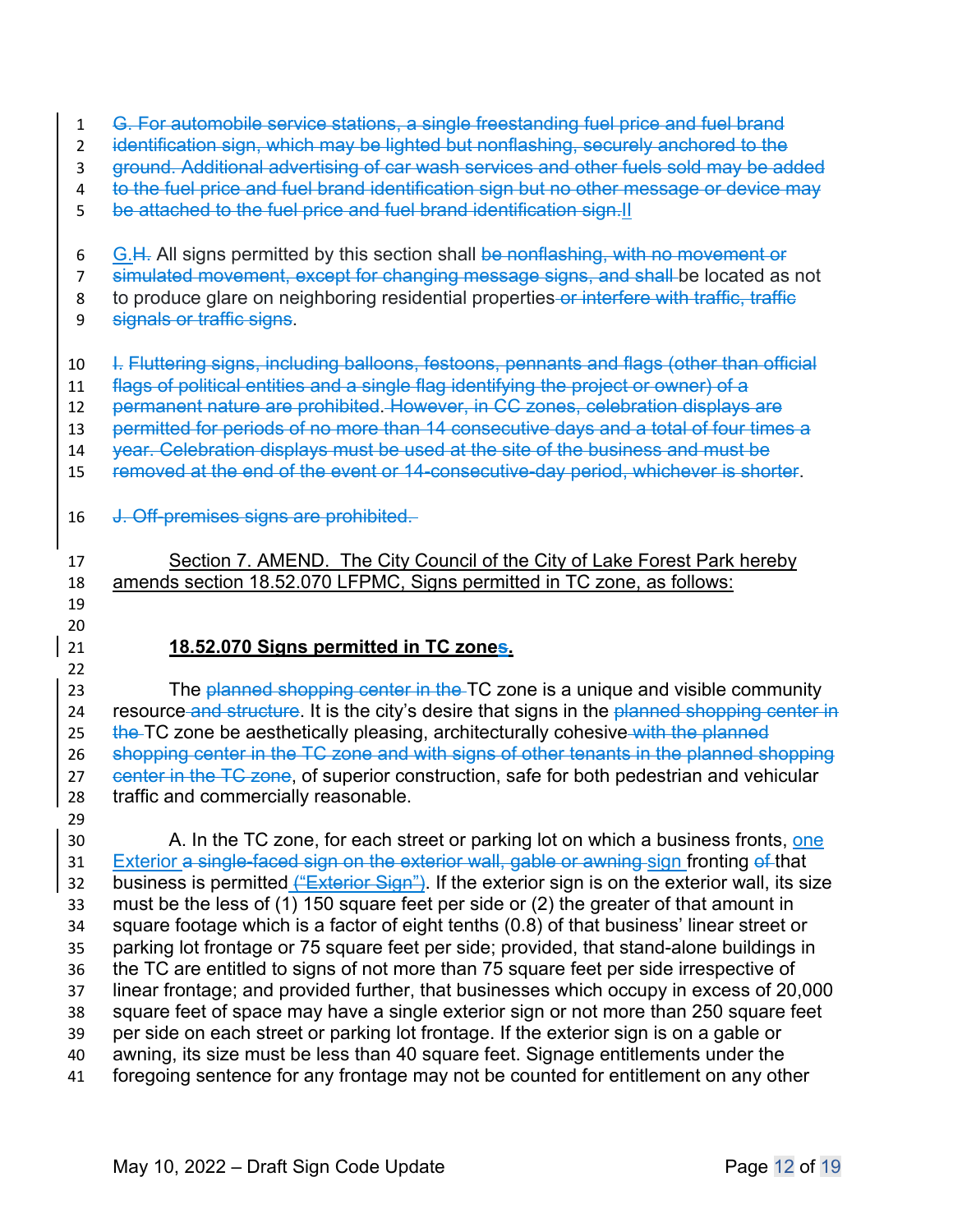frontage. Businesses that share space must share signage entitlements under this provision.

 B. For businesses that do not front either a right-of-way or parking lot, one Exterior sign per such business shall be allowed. If the exterior sign is on an exterior wall, its size must be seventy-five (75) square feet or less. If the exterior sign is on a gable or awning, its size must be less than forty (40) square feet. 

 CB. Each business in the TC zone may have nonilluminated projecting signs hanging from the soffits but each such sign must provide a minimum of seven feet of clearance from the underlying walkway to the bottom of the sign and no such sign may exceed five square feet per side.

 14 DC. Each business in the TC zone may have a nonilluminated awning on which may be placed signs for that business so long as the total area of those signs does not exceed 45 percent of the facing of the awning.

 ED. Signs of any kind in windows viewable from any public right-of-way may not 19 cover more than 50 percent of the window area except for celebration displays.

21 FE. A planned shopping center in the TC zone may display up to two freestanding ground signs, not in excess of 25 square feet in area per side, identifying the name of the shopping center but not the businesses located therein at Northeast 24 175<sup>th</sup> and Ballinger Way Northeast, plus one nonilluminated freestanding ground sign at 25 or near Northeast 175<sup>th</sup> and Ballinger Way Northeast, not to exceed a sign height of 10 feet and 60 square feet in area per side identifying the businesses located therein, plus 27 a single illuminated  $\sigma$  nonilluminated freestanding sign at the main entrance off Bothell Way Northeast, not to exceed a sign height of 30 feet and not more than 300 square feet in area per side, which may include identities of one or more of the businesses located in the shopping center. Any nonilluminated sign permitted in this subsection may, notwithstanding the foregoing, be illuminated by one or more separate light(s) cast on it from the ground below. The ground signs shall be of a style, material and design as are compatible with the associated buildings. All ground signs and support elements are to be integrated into a single design.

- 36 GF. Entrances to buildings in the planned shopping center in the TC zone may 37 have a changing message readerboard signs placed on the walls adjacent to the entrance wall or support columns not to exceed 13.5 square feet identifying only the 39 businesses in that building. Such changing message Readerboard signs shall be limited to two per major public entrance.
- 

H. Temporary signs that meet the following criteria:

 1. a sign does not exceed six square feet in area per side and is not more than four feet in height;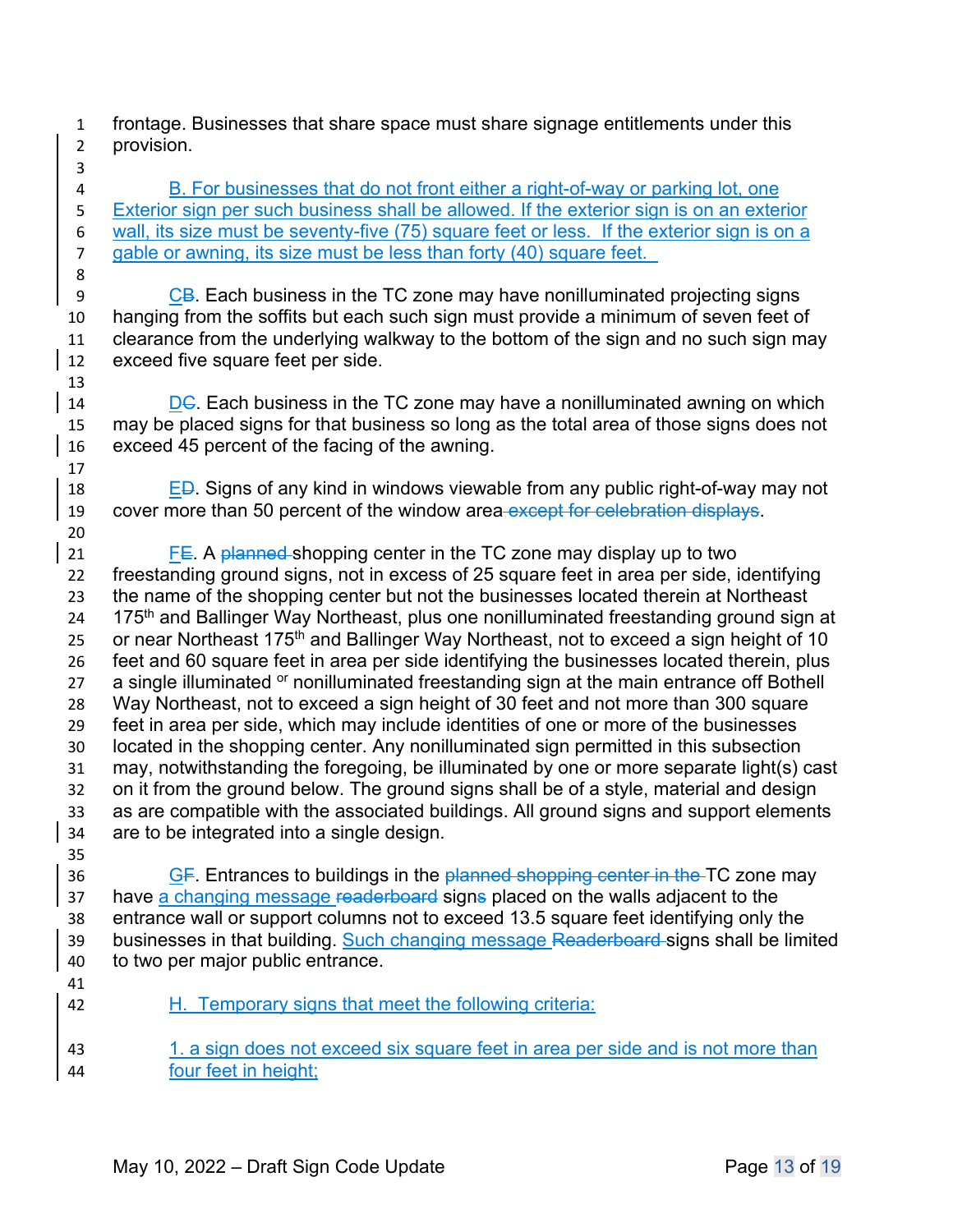| 1        | 2. signs remain displayed on the premises for no more than 60 days in any one-            |
|----------|-------------------------------------------------------------------------------------------|
| 2        | year period;                                                                              |
| 3        |                                                                                           |
| 4        | 3. signs shall only be displayed during the hours the business is open to the             |
| 5        | general public, but in any event no earlier than dawn and no later than dusk;             |
| 6        |                                                                                           |
| 7        | 4. one temporary sign is allowed per business located on the premises at each             |
| 8<br>9   | vehicular entrance of the TC zone;                                                        |
| 10       | 5. one temporary sign is allowed per business located on the premises at each             |
| 11       | pedestrian entrance located on the perimeter of the parking lot adjacent to Bothell Way   |
| 12       | Northeast and Ballinger Way Northeast; and                                                |
| 13       |                                                                                           |
| 14       | 6. If the number of signs at a vehicular or pedestrian entrance is impeding free          |
| 15       | movement or causing a safety issue, the City may remove the problematic sign(s)           |
| 16       | without prior notice to the business owner.                                               |
| 17       |                                                                                           |
| 18       | G. For automobile service stations, a single freestanding fuel price and fuel brand       |
| 19       | identification sign, which may be lighted but nonflashing, securely anchored to the       |
| 20       | ground. Additional advertising of car wash services and other fuels sold may be added     |
| 21       | to the fuel price and fuel brand identification sign but no other message or device may   |
| 22       | be attached to the fuel price and fuel brand identification sign.                         |
| 23       |                                                                                           |
| 24       | $H$ . All signs permitted by this section shall be nonflashing, with no movement or       |
| 25       | simulated movement, except for changing message signs, and shall be located as not        |
| 26       | to produce glare on neighboring residential properties or interfere with traffic, traffic |
| 27       | signals or traffic signs.                                                                 |
| 28<br>29 | I. Fluttering signs, including balloons, festoons, pennants and flags (other than         |
| 30       | official flags of political entities of a permanent nature) are prohibited. However,      |
| 31       | celebration displays are permitted for periods of no more than 14 consecutive days and    |
| 32       | a total of four times a year. Celebration displays must be used at the site of the        |
| 33       | shopping center and must be removed at the end of the event or 14-consecutive-day         |
| 34       | period, whichever is shorter.                                                             |
| 35       |                                                                                           |
| 36       | J. Off-premises signs are prohibited                                                      |
| 37       |                                                                                           |
| 38       | K. Temporary sandwich board signs relating to a farmer's market may be                    |
| 39       | permitted for a period not to exceed the operation of the farmer's market, subject to the |
| 40       | following requirements:                                                                   |
| 41       | 1. Signs shall only be displayed during the hours the farmer's market is open to          |
| 42       | the general public, but in any event no earlier than 8:00 a.m. or later than 7:00 p.m. on |
| 43       | the day of the market;                                                                    |
| 44       | 2. A maximum of two signs are allowed at each vehicular entrance of the town              |
| 45       | center zone, not to exceed a total of seven; and one sign is allowed at the pedestrian    |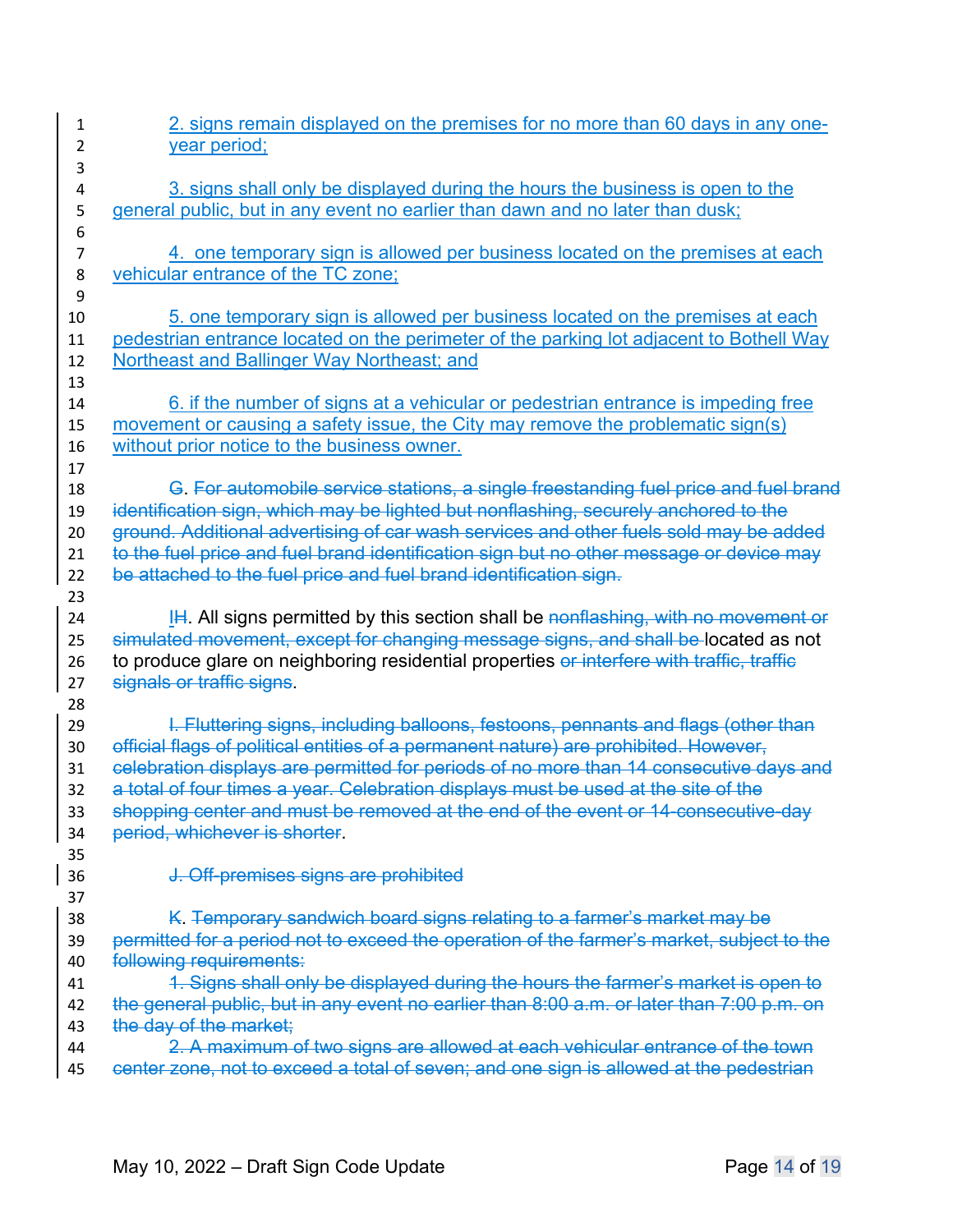| $\mathbf{1}$<br>$\overline{2}$<br>3           | entrance at the perimeter of the parking lot adjacent to Bothell Way Northeast and<br><b>Ballinger Way Northeast;</b><br>3. Signs shall not be directly or indirectly illuminated;                                                                                                                                                                                                                                         |
|-----------------------------------------------|----------------------------------------------------------------------------------------------------------------------------------------------------------------------------------------------------------------------------------------------------------------------------------------------------------------------------------------------------------------------------------------------------------------------------|
| 4<br>5<br>6<br>$\overline{7}$                 | 4. Signs may not block sidewalks or driveways, impede pedestrian or vehicular<br>traffic, or create a hazard to traffic, such as, but not limited to, impeding visibility of<br>oncoming traffic.                                                                                                                                                                                                                          |
| 8<br>$\boldsymbol{9}$<br>10<br>11<br>12<br>13 | $J_{\text{E}}$ . Streetlight banners may be permitted upon the private light poles within the<br>TCtown center zone. Such streetlight banners may not be used to advertise individual<br>businesses, but may be used year- round to highlight seasonal events such a farmer's<br>market, holiday seasons or other special events within the town center zone are subject<br>to compliance with the following requirements: |
| 14<br>15                                      | 1. Banners may be mounted on a total of 25 streetlight poles;                                                                                                                                                                                                                                                                                                                                                              |
| 16<br>17                                      | 2. Two banners may be mounted on each pole and each banner must not<br>exceed the dimensions of two feet by four feet;                                                                                                                                                                                                                                                                                                     |
| 18<br>19                                      | 3. All banners must be the same size, thematically consistent, and mounted in<br>identical configurations;                                                                                                                                                                                                                                                                                                                 |
| 20<br>21                                      | 4. Banners shall be installed with the bottom of the banner a minimum of 10 feet<br>above the ground;                                                                                                                                                                                                                                                                                                                      |
| 22<br>23<br>24                                | 5. A banner permit may remain valid as long as the locations and the<br>specifications of the banners and the mounting systems do not change, and so long as<br>the banners are maintained in good condition;                                                                                                                                                                                                              |
| 25<br>26                                      | 6. Application requirements for a banner permit include:                                                                                                                                                                                                                                                                                                                                                                   |
| 27<br>28<br>29                                | a. Information on the design and construction of the mounting system including<br>any engineering calculations demonstrating the mounting system will support the<br>banner;                                                                                                                                                                                                                                               |
| 30<br>31                                      | b. Identification of the location of the private light poles on which the banners will<br>be placed; and                                                                                                                                                                                                                                                                                                                   |
| 32<br>33<br>34                                | c. A schedule that indicates when banners will be installed and changed., which<br>gives preference to farmers' market banners during the farmers' market season.                                                                                                                                                                                                                                                          |
| 35<br>36<br>37                                | Section 8. ADDITION. The City Council of the City of Lake Forest Park hereby<br>adds section 18.52.075 LFPMC, Signs in Southern Gateway zones.                                                                                                                                                                                                                                                                             |
| 38<br>39                                      | 18.52.075 Signs in Southern Gateway zones.                                                                                                                                                                                                                                                                                                                                                                                 |
| 40<br>41<br>42                                | A. Signs in the Southern Gateway – Single-family residential zone are governed by<br>this chapter and specifically LFPMC 18.52.050 for RM and RS zones.                                                                                                                                                                                                                                                                    |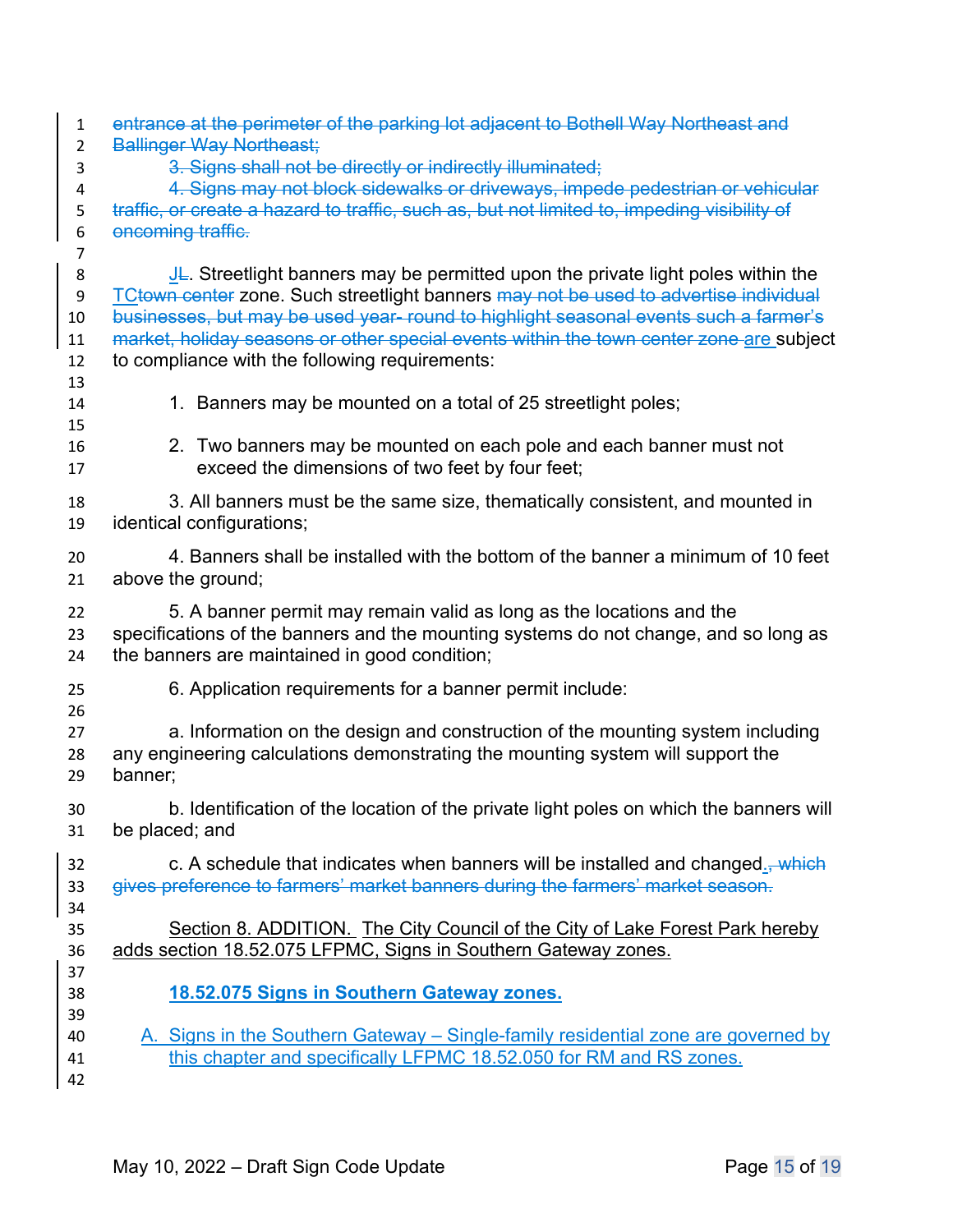| 1        | B. Signs in the Southern Gateway - Corridor zone and Transition zone are governed                                                                                   |
|----------|---------------------------------------------------------------------------------------------------------------------------------------------------------------------|
| 2        | by this chapter and specifically LFPMC 18.52.070 for the TC zone, as well as the                                                                                    |
| 3        | southern gateway – corridor and transition zones design guidelines. In the event                                                                                    |
| 4        | of a conflict, the design guidelines shall govern.                                                                                                                  |
| 5        |                                                                                                                                                                     |
| 6        | Section 9. AMEND. The City Council of the City of Lake Forest Park hereby                                                                                           |
| 7        | amends section 18.52.080 LFPMC, Signs in the public right-of-way, as follows:                                                                                       |
| 8        |                                                                                                                                                                     |
| 9        |                                                                                                                                                                     |
| 10       | 18.52.080 Signs in the public right-of-way.                                                                                                                         |
| 11       |                                                                                                                                                                     |
| 12       | A. The following signs are permitted iln the public right-of-way, except as prohibited in                                                                           |
| 13       | 18.52.030, in Lake Forest Park upon making application for a permit to the planning                                                                                 |
| 14       | director; provided, that no sign in a public right-of-way shall create a traffic or other                                                                           |
| 15       | safety hazard; and temporary signs are permitted upon meeting the following                                                                                         |
| 16       | conditions:                                                                                                                                                         |
| 17       |                                                                                                                                                                     |
| 18       | 1. signs shall not be placed in medians, traffic islands, roundabouts, or other                                                                                     |
| 19       | areas within the roadway;                                                                                                                                           |
| 20<br>21 | 2. signs shall not be placed on a sidewalk or obstruct pedestrian or wheelchair<br>access to the sidewalk;                                                          |
| 22       | 3. on right-of-way that only have a shoulder and do not have a sidewalk, signs                                                                                      |
| 23       | must be placed so that they do not interfere with pedestrian, wheelchair,                                                                                           |
| 24       | bicycle access, or in any other manner that is unsafe for all users;                                                                                                |
| 25       | 4. signs shall be placed entirely outside of the sight-distance-triangle of a right-                                                                                |
| 26       | of-way corner, curb-cut, or drive entrance and where no curb exists, the sign                                                                                       |
| 27       | must be placed outside the roadway at least five feet from the edge of the                                                                                          |
| 28       | roadway;                                                                                                                                                            |
| 29       | 5. signs shall remain unanchored in any way to trees or to public property                                                                                          |
| 30       | including, but not limited to, utility or light poles, utility boxes, street signs,                                                                                 |
| 31       | parking meters, fences, or pavement;                                                                                                                                |
| 32       | 6. no more than six (6) signs may be displayed for the same event, occasion, or                                                                                     |
| 33       | purpose, or by the same entity, at any one time;                                                                                                                    |
| 34       | 7. A sign exempt from permitting by section 18.040 LFMPC because it is no                                                                                           |
| 35       | greater than three square feet in area per side and no more than four feet in                                                                                       |
| 36       | height shall be displayed for thirty (30) days or less in any one-year period.                                                                                      |
| 37       | unless a permit is obtained.                                                                                                                                        |
| 38       | 8. A signed allowed by permit may not exceed six (6) square feet in area per                                                                                        |
| 39       | side and not more than four (4) feet in height, and shall be displayed for sixty                                                                                    |
| 40       | days (60) days or less in any one-year period.                                                                                                                      |
| 41       |                                                                                                                                                                     |
| 42       |                                                                                                                                                                     |
| 43       | 1. Special Event Signs. A maximum of four special event signs may be posted for                                                                                     |
| 44       | a maximum of seven days prior to the event's commencement and upon such other<br>conditions as may be imposed by the planning director. Special event signs must be |
| 45       | removed within 24 hours of the termination of the special event.                                                                                                    |
| 46       |                                                                                                                                                                     |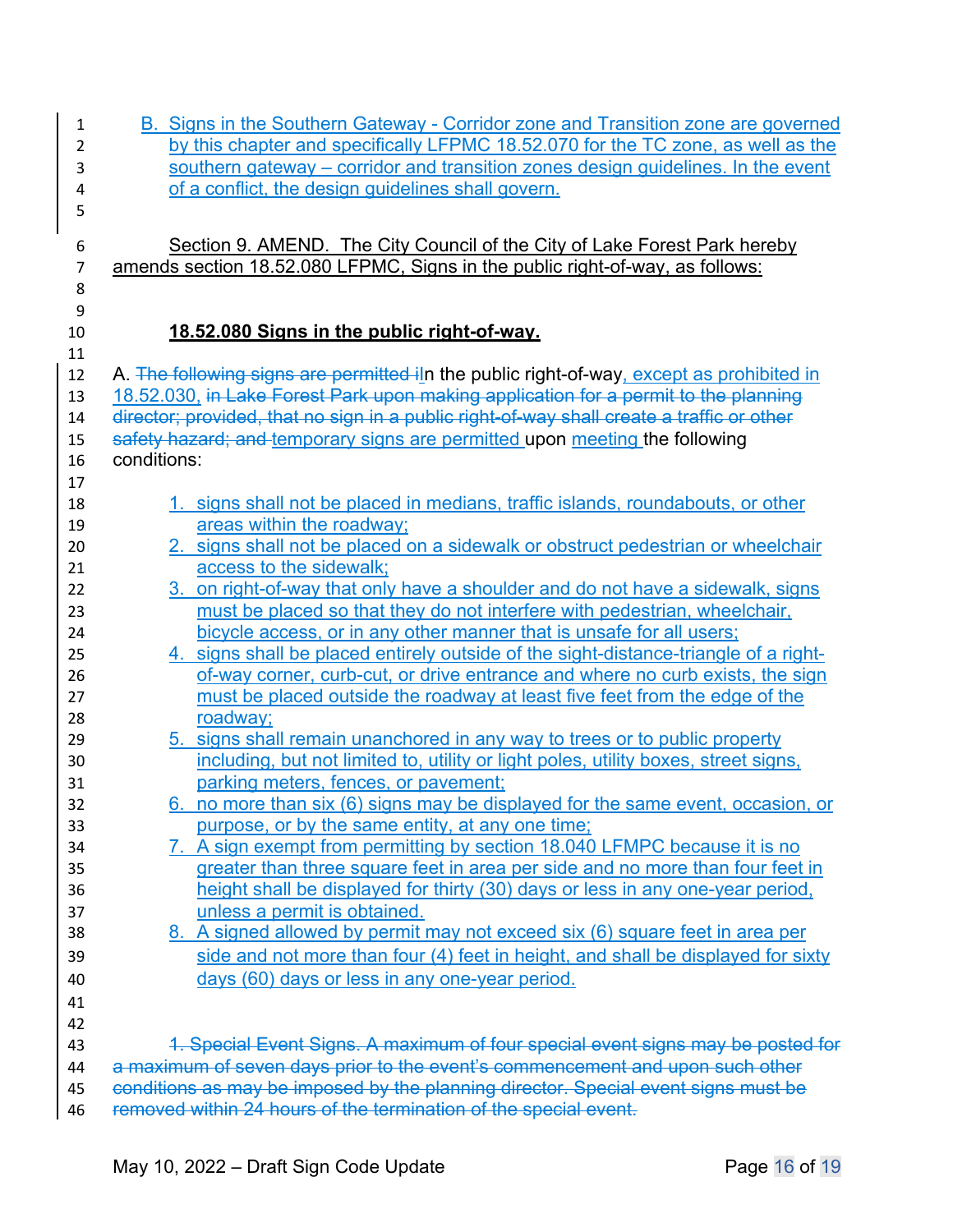| 1                                            |                                                                                                                                                                                                                                                                                                                                                                                                                                                                                                                                                                                                                                                        |
|----------------------------------------------|--------------------------------------------------------------------------------------------------------------------------------------------------------------------------------------------------------------------------------------------------------------------------------------------------------------------------------------------------------------------------------------------------------------------------------------------------------------------------------------------------------------------------------------------------------------------------------------------------------------------------------------------------------|
| 2<br>3                                       | B. The following signs are permitted in the public right-of-way in Lake Forest Park<br>without a permit being required:                                                                                                                                                                                                                                                                                                                                                                                                                                                                                                                                |
| 4                                            |                                                                                                                                                                                                                                                                                                                                                                                                                                                                                                                                                                                                                                                        |
| 5<br>6<br>7<br>8<br>9                        | 1. Yard Sale Signs. A maximum of two yard sale signs may be posted for a<br>maximum of two days prior to the event's commencement and upon such<br>other conditions as may be imposed by the planning director. Yard sale signs<br>shall be removed within 24 hours of the termination of the yard sale.                                                                                                                                                                                                                                                                                                                                               |
| 10<br>11<br>12<br>13<br>14<br>15<br>16<br>17 | 2. Real Estate Open House Signs. A maximum of four open house signs per<br>property advertised for a period not to exceed two consecutive days in a<br>calendar month. Such open house signs shall be placed at least three feet<br>from the traveled portion of the right-of-way, shall not be placed on an island,<br>median strip or sidewalk, and shall not create a hazard to traffic. Open house<br>signs shall be permitted to be in place only between the hours of 8:00 a.m.<br>and $7:00$ p.m.                                                                                                                                               |
| 18<br>19<br>20<br>21                         | 3. Political Signs. Political signs; provided, that all political signs must be<br>removed within five days of the election in which the political candidate or<br>public issue or ballot issue is decided.                                                                                                                                                                                                                                                                                                                                                                                                                                            |
| 22<br>23<br>24                               | 4. Churches may place sandwich-type signs concerning their service on<br>sidewalks on the days of their service.                                                                                                                                                                                                                                                                                                                                                                                                                                                                                                                                       |
| 25<br>26<br>27<br>28                         | C. Signs shall not be located in the right-of-way or placed upon or in any way attached<br>to any street or traffic control sign or utility pole in such a manner as to create a traffic or<br>other safety hazard.                                                                                                                                                                                                                                                                                                                                                                                                                                    |
| 29<br>30<br>31<br>32<br>33                   | <b>BD.</b> Signs are not permitted on other city-owned property or property leased by the city<br>for public purposes such as public parks, trails, open space, or other public space,<br>except those signs placed by the City, which signs shall only display noncommercial<br>copy. without the permission of the city.                                                                                                                                                                                                                                                                                                                             |
| 34<br>35<br>36                               | Section 10. AMEND. The City Council of the City of Lake Forest Park hereby<br>amends section 18.52.090 Permit application and fee.                                                                                                                                                                                                                                                                                                                                                                                                                                                                                                                     |
| 37<br>38                                     | 18.52.090 Permit application and fees.                                                                                                                                                                                                                                                                                                                                                                                                                                                                                                                                                                                                                 |
| 39<br>40<br>41<br>42<br>43<br>44<br>45       | A. Except as provided in the chapter, no person shall erect, alter, or relocate any sign<br>without first receiving an approved sign permit from the City pursuant to the<br>requirements herein. All applications for issuance of permits required by this chapter<br>shall be made to the planning director on forms furnished for that purpose and shall be<br>accompanied by the required fee. The applicable fee shall be as provided in the city's<br>fee schedule. The application shall include the applicant's full name, address, signature,<br>location of the signs, types of goods proposed to be sold if applicable, duration of sale if |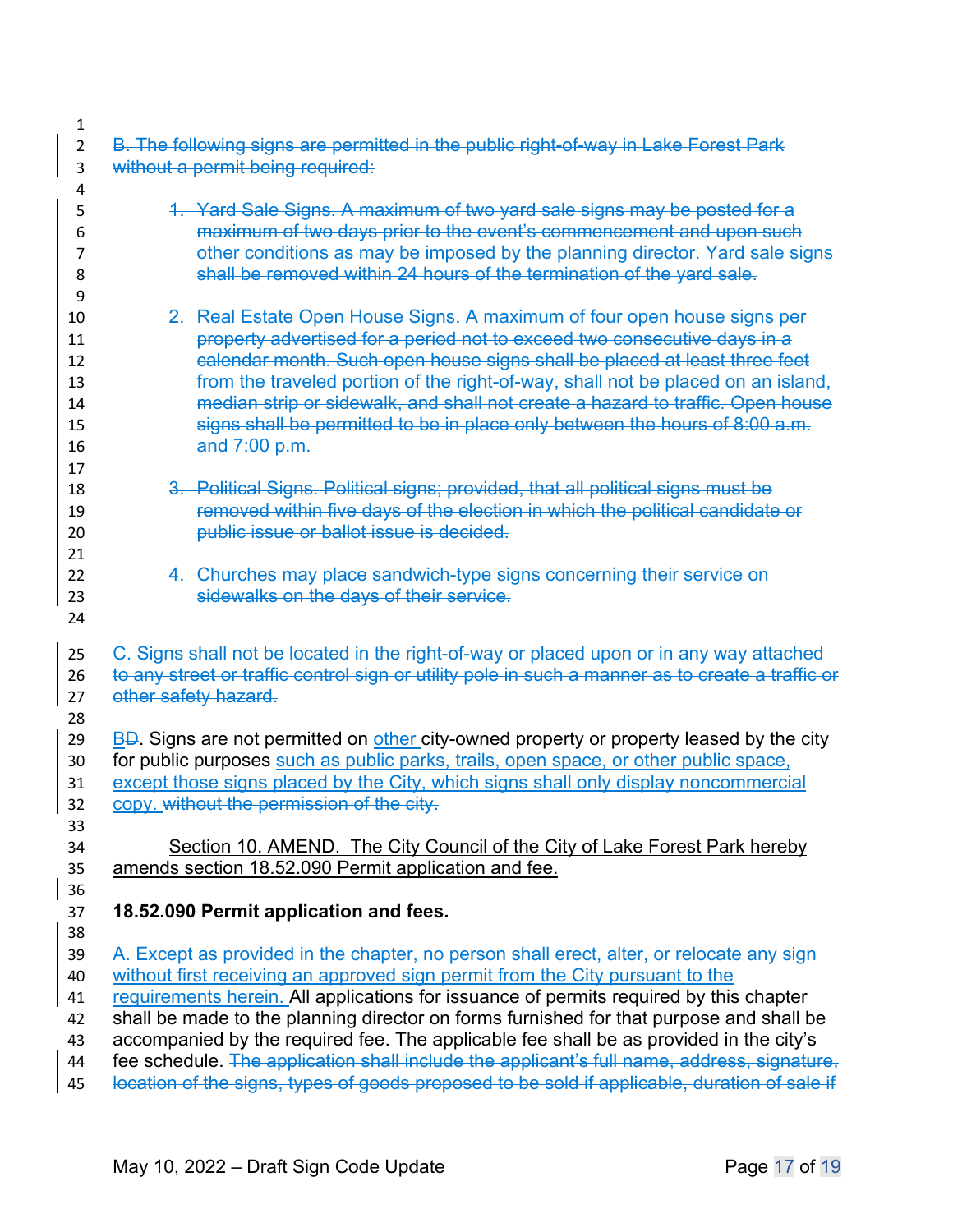| $\mathbf{1}$            | applicable, together with such other information as the planning director deems                                                                                              |
|-------------------------|------------------------------------------------------------------------------------------------------------------------------------------------------------------------------|
| $\overline{2}$          | appropriate.                                                                                                                                                                 |
| 3                       |                                                                                                                                                                              |
| $\overline{\mathbf{4}}$ | B. The review and approval of sign permits is a ministerial administrative decision                                                                                          |
| 5                       | pursuant to Chapter 16.26 LFPMC, as amended.                                                                                                                                 |
| 6                       |                                                                                                                                                                              |
| $\overline{7}$          | C. Application Form.                                                                                                                                                         |
| $\,8\,$                 |                                                                                                                                                                              |
| $\boldsymbol{9}$        | 1. Owner permission. If the applicant is not the property owner, then the property owner                                                                                     |
| $10\,$                  | must be identified and the application must include an affidavit from the property owner.                                                                                    |
| 11                      | verifying that the property owner has given permission to the applicant for the                                                                                              |
| 12                      | submission of the sign permit application and for the installation/posting of the sign on                                                                                    |
| 13                      | the property owner's property.                                                                                                                                               |
| 14<br>15                | 2. Building Elevation/Site Plan. Signs proposed to be mounted on a building require a                                                                                        |
| 16                      | building elevation drawn to scale that specifies the location of the sign and drawings or                                                                                    |
| 17                      | photographs that show the scale of the sign in context with the building. Freestanding                                                                                       |
| 18                      | signs require a site plan indicating the proposed sign location as it relates to property                                                                                    |
| 19                      | lines, adjacent streets, and adjacent buildings.                                                                                                                             |
| 20                      |                                                                                                                                                                              |
| 21                      | 3. Scaled Design Drawing. A colored rendering or scaled drawing, including dimensions                                                                                        |
| 22                      | of all sign faces, and descriptions of materials to be used, including color samples.                                                                                        |
| 23                      |                                                                                                                                                                              |
| 24                      | 4. Scaled Installation Drawing. A scaled drawing that includes the sign description,                                                                                         |
| 25                      | proposed materials, size, weight, a manner of construction, and method of attachment,                                                                                        |
| 26                      | including all hardware necessary for proper sign installation.                                                                                                               |
| 27                      |                                                                                                                                                                              |
| 28<br>29                | 5. Lighting. A drawing indicating the location and fixture type of all exterior lighting for<br>the proposed sign. The drawing shall specify wattage and bulb type to ensure |
| 30                      | compatibility with the lighting standards in this chapter.                                                                                                                   |
| 31                      |                                                                                                                                                                              |
| 32                      | 6. Expiration of Permit. A permanent sign approved under a permanent sign permit                                                                                             |
| 33                      | must be installed within 180 days of issuance of the permit or the sign permit will                                                                                          |
| 34                      | expire. No sign may be erected if a sign permit has expired.                                                                                                                 |
| 35                      |                                                                                                                                                                              |
| 36                      | Section 11. AMEND. The City Council of the City of Lake Forest Park hereby                                                                                                   |
| 37                      | amends section 18.52.100, Violations.                                                                                                                                        |
| 38                      |                                                                                                                                                                              |
| 39                      |                                                                                                                                                                              |
| 40                      | 18.52.100 EnforcementViolations.                                                                                                                                             |
| 41                      |                                                                                                                                                                              |
| 42                      | A. A violation of LFPMC 18.52.080 shall be an infraction subject to a fine of \$100.00 a                                                                                     |
| 43                      | day or portion thereof,                                                                                                                                                      |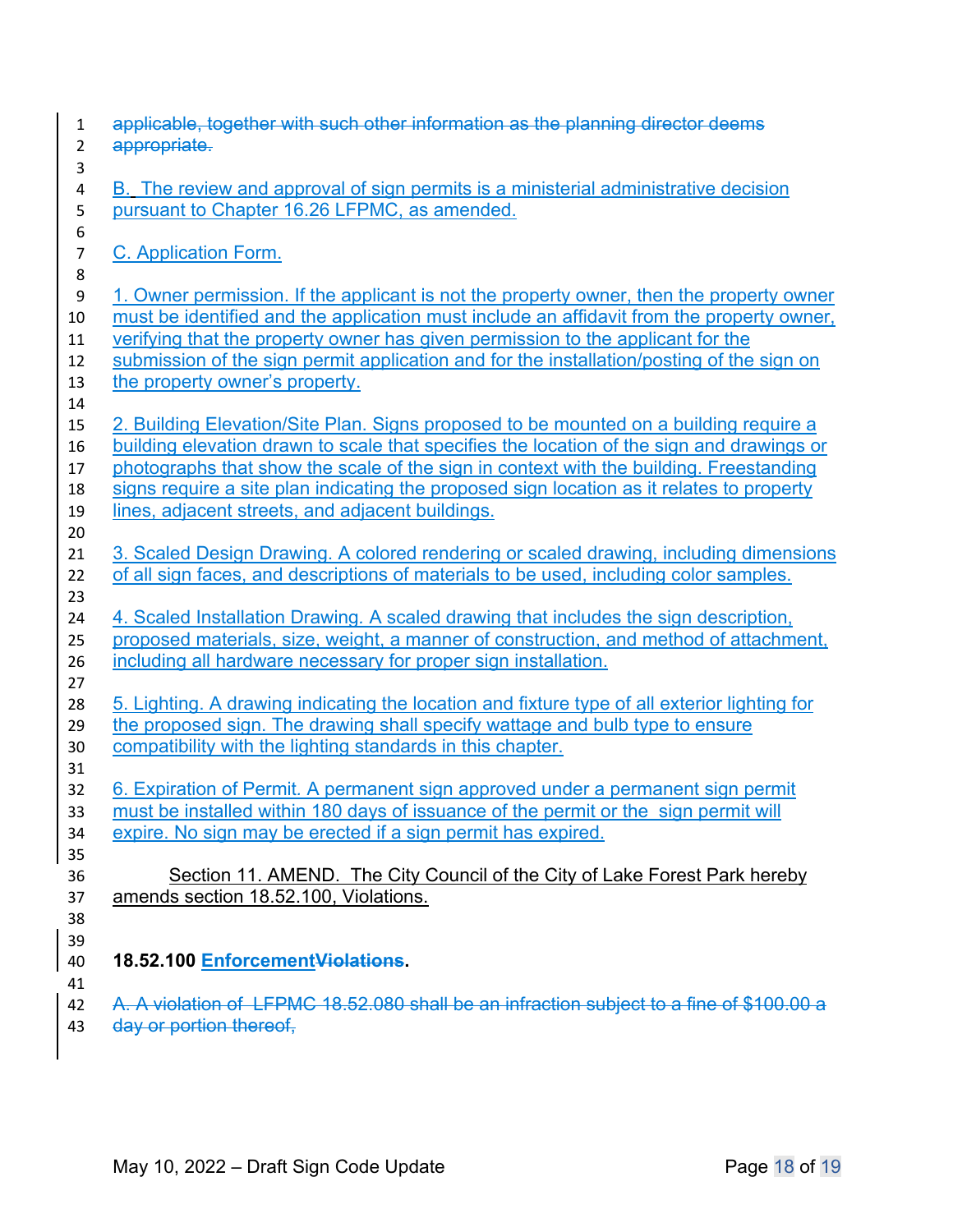2 fine of \$25.00 a day or portion thereof, and subject to code enforcement pursuant to<br>3 Chapter 1.25 LFPMC. Chapter 1.25 LFPMC.

| 4              |                                                                                      | Section 12. SEVERABILITY. Should any portion of this ordinance, or its        |  |  |  |  |  |  |
|----------------|--------------------------------------------------------------------------------------|-------------------------------------------------------------------------------|--|--|--|--|--|--|
| 5              | application to any person or circumstance, be declared unconstitutional or otherwise |                                                                               |  |  |  |  |  |  |
| 6              | invalid for any reason, such decision shall not affect the validity of the remaining |                                                                               |  |  |  |  |  |  |
| $\overline{7}$ | portions of this ordinance or its application to other persons or circumstances.     |                                                                               |  |  |  |  |  |  |
| 8              |                                                                                      |                                                                               |  |  |  |  |  |  |
| 9              |                                                                                      | Section 13. CORRECTIONS. The City Clerk is authorized to make necessary       |  |  |  |  |  |  |
| 10             | corrections to this ordinance including, but not limited to, the correction of       |                                                                               |  |  |  |  |  |  |
| 11             | scrivener's/clerical errors, references, ordinance numbering, section/subsection     |                                                                               |  |  |  |  |  |  |
| 12             | numbers and any references thereto.                                                  |                                                                               |  |  |  |  |  |  |
| 13             |                                                                                      |                                                                               |  |  |  |  |  |  |
| 14             | Section 14. EFFECTIVE DATE. This ordinance shall take effect five (5) days           |                                                                               |  |  |  |  |  |  |
| 15             | after passage and publication.                                                       |                                                                               |  |  |  |  |  |  |
| 16             |                                                                                      |                                                                               |  |  |  |  |  |  |
| 17             |                                                                                      | <b>APPROVED BY A MAJORITY of the Lake Forest Park City Council this click</b> |  |  |  |  |  |  |
| 18             | here to enter day of month. day of Click here to enter month., 2022.                 |                                                                               |  |  |  |  |  |  |
| 19             |                                                                                      |                                                                               |  |  |  |  |  |  |
| 20             |                                                                                      | APPROVED:                                                                     |  |  |  |  |  |  |
| 21             |                                                                                      |                                                                               |  |  |  |  |  |  |
| 22             |                                                                                      |                                                                               |  |  |  |  |  |  |
| 23             |                                                                                      |                                                                               |  |  |  |  |  |  |
| 24             |                                                                                      | Jeff Johnson                                                                  |  |  |  |  |  |  |
| 25             |                                                                                      | Mayor                                                                         |  |  |  |  |  |  |
| 26             |                                                                                      |                                                                               |  |  |  |  |  |  |
| 27             | ATTEST/AUTHENTICATED:                                                                |                                                                               |  |  |  |  |  |  |
| 28             |                                                                                      |                                                                               |  |  |  |  |  |  |
| 29             |                                                                                      |                                                                               |  |  |  |  |  |  |
| 30<br>31       | <b>Matthew McLean</b>                                                                |                                                                               |  |  |  |  |  |  |
| 32             | <b>City Clerk</b>                                                                    |                                                                               |  |  |  |  |  |  |
| 33             |                                                                                      |                                                                               |  |  |  |  |  |  |
| 34             | APPROVED AS TO FORM:                                                                 |                                                                               |  |  |  |  |  |  |
| 35             |                                                                                      |                                                                               |  |  |  |  |  |  |
| 36             |                                                                                      |                                                                               |  |  |  |  |  |  |
| 37             |                                                                                      |                                                                               |  |  |  |  |  |  |
| 38             | <b>Kim Adams Pratt</b>                                                               |                                                                               |  |  |  |  |  |  |
| 39             | <b>City Attorney</b>                                                                 |                                                                               |  |  |  |  |  |  |
| 40             |                                                                                      |                                                                               |  |  |  |  |  |  |
| 41             | Introduced:                                                                          |                                                                               |  |  |  |  |  |  |
| 42             | Adopted:                                                                             |                                                                               |  |  |  |  |  |  |
| 43             | Posted:                                                                              |                                                                               |  |  |  |  |  |  |
| 44             | Published:                                                                           |                                                                               |  |  |  |  |  |  |
| 45             | Effective:                                                                           |                                                                               |  |  |  |  |  |  |
|                |                                                                                      |                                                                               |  |  |  |  |  |  |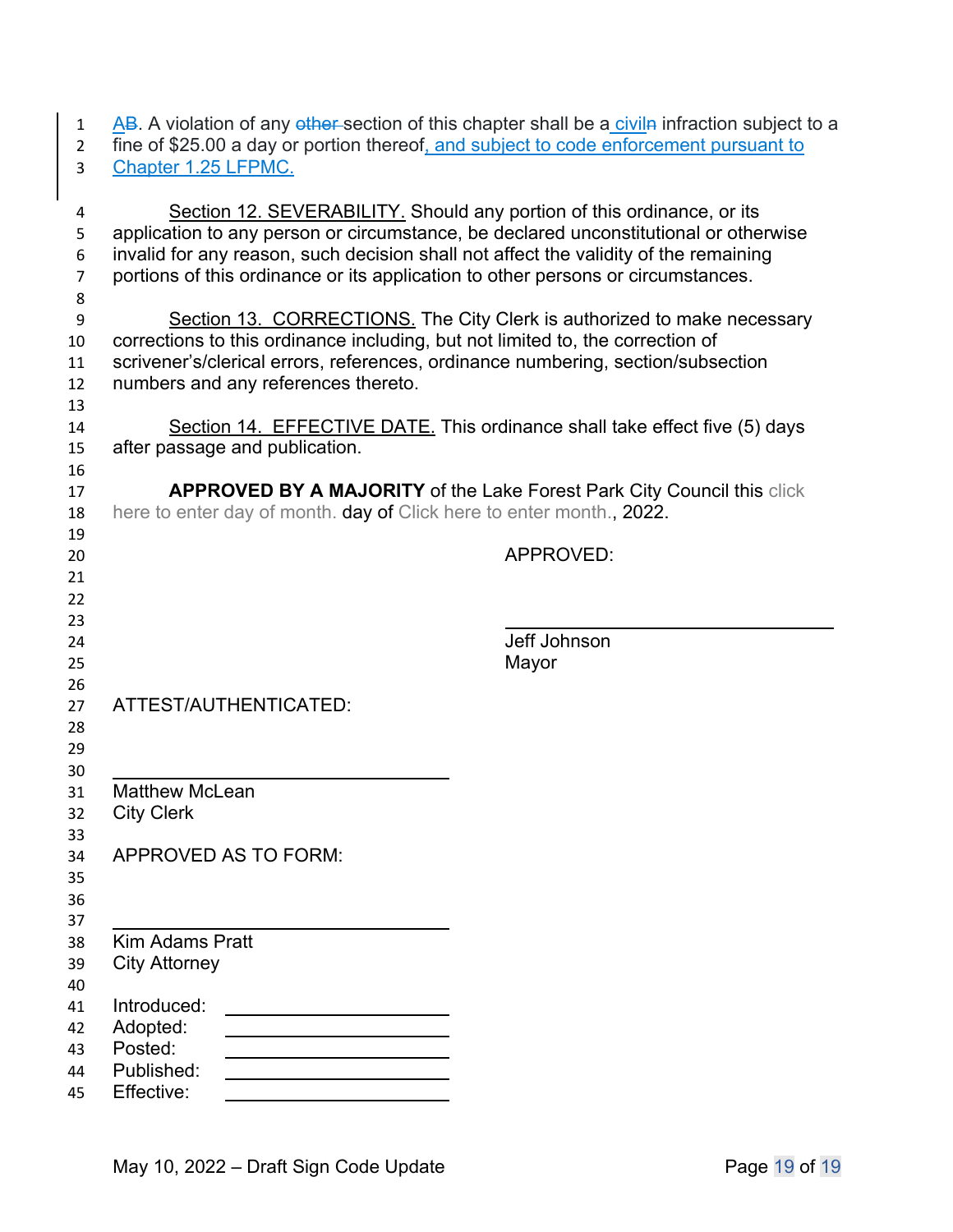| Lake Forest Park Reasonable Use Exception Applications: 2005 - 2021 |                                               |                                         |                                       |                                                   |                             |                                          |                                           |  |  |  |
|---------------------------------------------------------------------|-----------------------------------------------|-----------------------------------------|---------------------------------------|---------------------------------------------------|-----------------------------|------------------------------------------|-------------------------------------------|--|--|--|
| Project<br>Name/Applicant                                           | <b>Application Number</b>                     | Address                                 | <b>Parcel Number</b>                  | <b>Hearing Examiner</b><br>Approval?/Constructed? | Type of Critical<br>Area    | Mitigation<br><b>Monitoring Required</b> | Final<br>Inspection<br>Approved?          |  |  |  |
| Hartsfield Homes                                                    | 2005-RUE-0002/2005-RUE-<br>0003               | $189xx\,45$ <sup>th</sup> Place NE      | 4022904640 and 4022904645             | No/No                                             | Slopes                      | No                                       | n/a                                       |  |  |  |
| Allison                                                             | 2007-RUE-0001/2007-RUE-<br>0002               | 16913 and 16919 28th Ave<br>NE          | 4024100475, 4024100000                | Yes/Yes - 1 unit (2nd unit<br>approval expired)   | Wetlands/Streams            | Yes.                                     |                                           |  |  |  |
| Gorbman                                                             | 2008-RUE-0002                                 | 17735 28 AVE NE                         | 4024100370                            | Yes/No - lot sold (see 2016-<br>RUE-0001)         | Wetlands/Streams            | Yes                                      | N-Sold Lot                                |  |  |  |
| Fisher                                                              | 2010-RUE-0013                                 | $170XX$ $28^{th}$ Ave NE                | 4024100430                            | Yes/Yes                                           | Wetlands/Streams            | Yes                                      | Yes                                       |  |  |  |
| Chinn                                                               | 2011-RUE-0001/2011-RUE-<br>0002/2011-RUE-0003 | 4531, 4543, 4549 NE 201<br>$ {\rm PL} $ | 4027700021, 4027700022,<br>4027700014 | Yes/Yes - 3 Units                                 | Wetlands/Streams/<br>Slopes | Yes                                      | Y                                         |  |  |  |
| Johnson                                                             | 2016-RUE-0001                                 | 17735 28 AVE NE                         | 4024100370                            | Yes/Yes                                           | Wetlands/Streams            | Yes                                      | Y (monitoring<br>reports still<br>needed) |  |  |  |
| Ruether                                                             | 2016-RUE-0002                                 | 4975 NE 184 ST                          | 4019300020                            | Yes/Yes                                           | Slopes                      | Yes                                      | Yes                                       |  |  |  |
| Seader                                                              | 2017-RUE-0001                                 | 2301 NE Perkins Way                     | 8665900178                            | Yes/No                                            | Wetlands/Streams            | Yes                                      | $\overline{\text{No}}$                    |  |  |  |
| Crane (Tree Code RUE)                                               | 2018-RUE-0001                                 | 4611 NE 178 ST                          | 4019301515                            | Yes/Yes                                           | Exceptional trees           | Yes                                      | Yes                                       |  |  |  |
| Matson                                                              | 2019-RUE-0001/2020-RUE-<br>0001               | 17100, 17101 28 AVE NE                  | 4024100760 and 4024100765             | No/No                                             | Wetlands/Streams            | n/a                                      | n/a                                       |  |  |  |
| Khoa Ha                                                             | 2020-RUE-0002                                 | 17XXX 28 AVE NE                         | 4024100380                            | No/No                                             | Wetlands/Streams            | n/a                                      | n/a                                       |  |  |  |
| Garey                                                               | 2021-RUE-0001                                 | 36XX NE 205 ST                          | 4022900497                            | No/No                                             | Wetlands/Streams            | n/a                                      | n/a                                       |  |  |  |